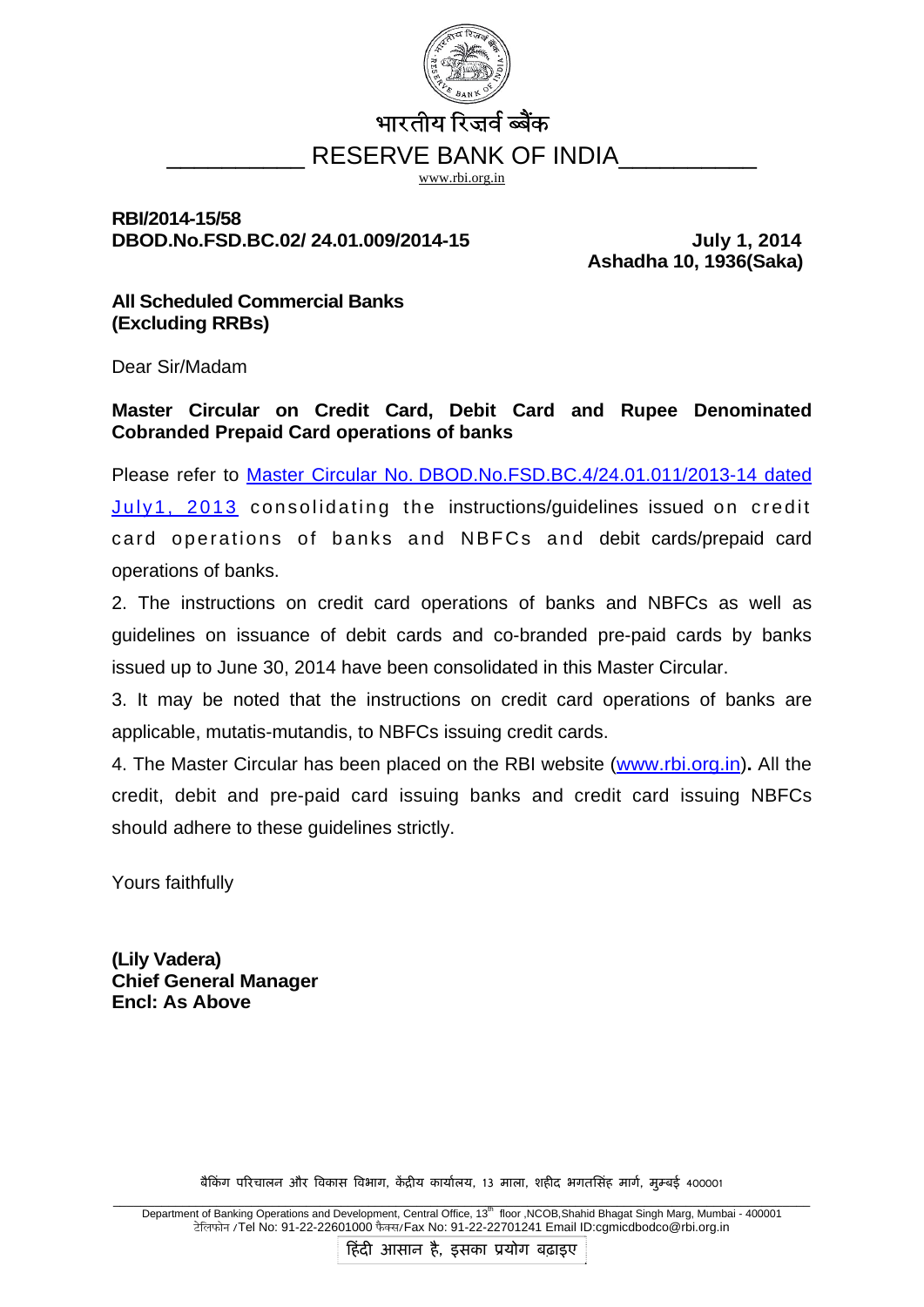## **Table of Contents**

| Paragraph                | <b>Particulars</b>                                          | Page No.       |
|--------------------------|-------------------------------------------------------------|----------------|
| <b>No</b>                |                                                             |                |
| A                        | Purpose                                                     | 2              |
| B                        | Classification                                              | $\overline{2}$ |
| Ċ                        | Previous guidelines consolidated                            | $\overline{2}$ |
| D                        | Scope of application                                        | $\overline{2}$ |
|                          | <b>Credit Card Operations of Banks</b>                      | 4              |
| 1                        | Introduction                                                | 4              |
| $\overline{2}$           | Issue of cards                                              | 5              |
| $\overline{3}$           | Interest rates and other charges                            | 6              |
| $\overline{\mathcal{A}}$ | Wrongful billing                                            | 8              |
| 5                        | Use of DSAs/DMAs and other agents                           | 9              |
| 6                        | Protection of customer rights                               | 9              |
| 7                        | Redressal of grievances                                     | 13             |
| 8                        | Internal control and monitoring                             | 14             |
|                          | systems                                                     |                |
| 9                        | Fraud control                                               | 15             |
| 10                       | Right to impose penalty                                     | 16             |
| $\mathbf{I}$             | <b>Issue of Debit Cards by banks</b>                        | 16             |
| III                      | <b>Issue of Rupee Denominated Prepaid</b><br>Cards by banks | 23             |
|                          | Annex - Most Important Terms and<br>Conditions              | 26             |
|                          | Appendix - List of circulars<br>consolidated                | 28             |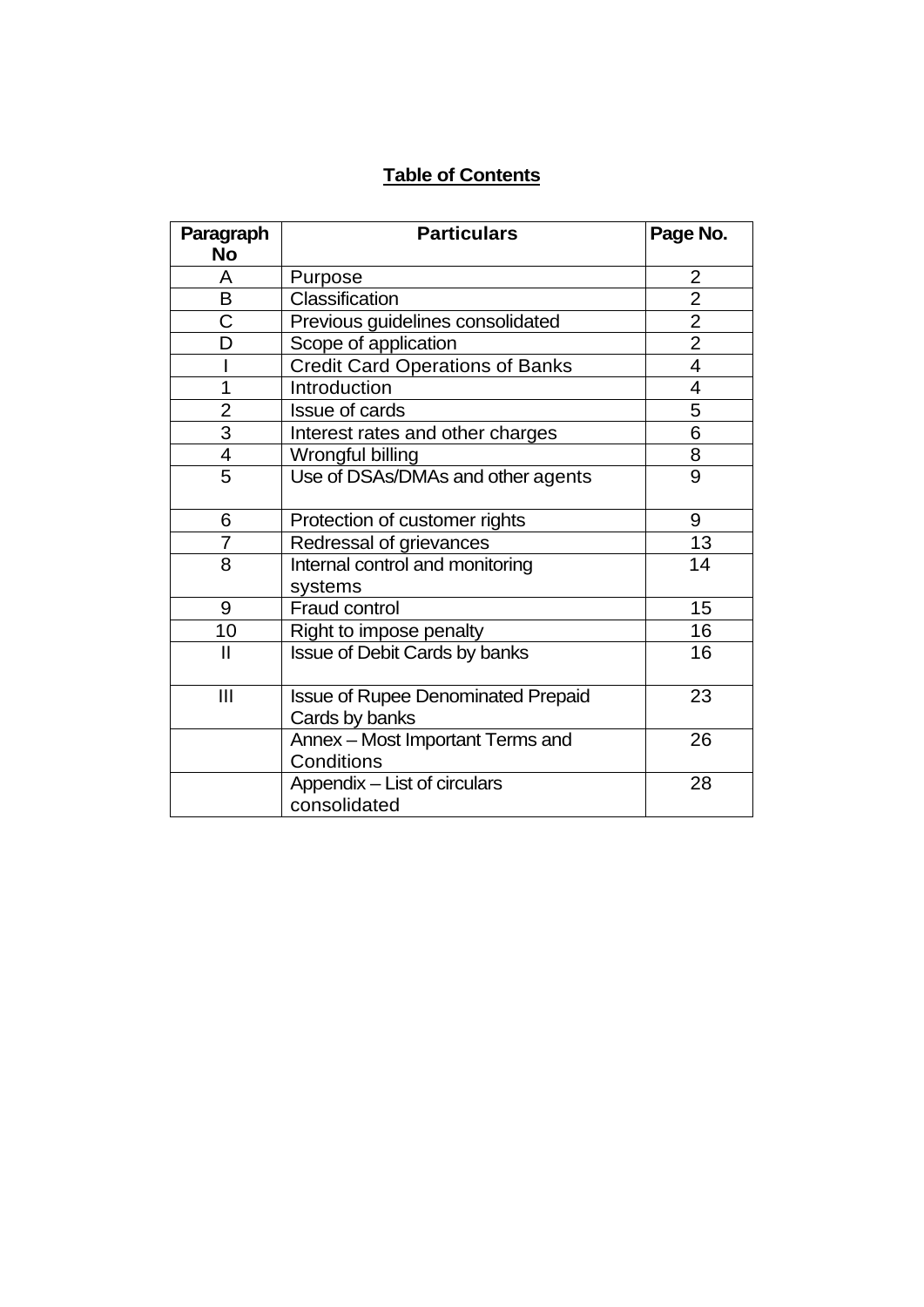#### **Master Circular on Credit Card, Debit Card and Rupee Denominated Co-branded Prepaid Card operations of banks**

**A. Purpose:** To provide a framework of rules/regulations/standards/practices to the credit, debit, prepaid card issuing banks and to the credit card issuing NBFCs to ensure that the same are in alignment with the best customer practices. Banks should adopt adequate safeguards and implement the following guidelines in order to ensure that their card operations are run on sound, prudent and customer friendly manner.

**B. Classification:** A statutory guideline issued by the RBI.

**C. Previous guidelines consolidated:** This Master Circular consolidates the instructions contained in the circulars listed in the Appendix.

**D. Scope of Application:** To all Scheduled Commercial Banks (excluding RRBs) that engage in credit, debit, prepaid card business directly or through their subsidiaries or affiliated companies controlled by them and to all NBFCs that engage in credit card business.

#### **Structure**

## **I. Credit Card Operations of banks**

- 1. Introduction
	- 1.1 Background
	- 1.2 Basic features of credit cards
	- 1.3 Types of credit cards
	- 1.4 Fair Practices Code
- 2. Issue of cards
- 3. Interest rates and other charges
- 4. Wrongful billing
- 5. Use of DSAs/ DMAs and other agents
- 6. Protection of customers' rights
	- 6.1 Right to privacy
	- 6.2 Customer confidentiality
	- 6.3 Fair practices in debt collection
- 7. Redressal of Grievances
- 8. Internal control and monitoring systems
- 9. Fraud Control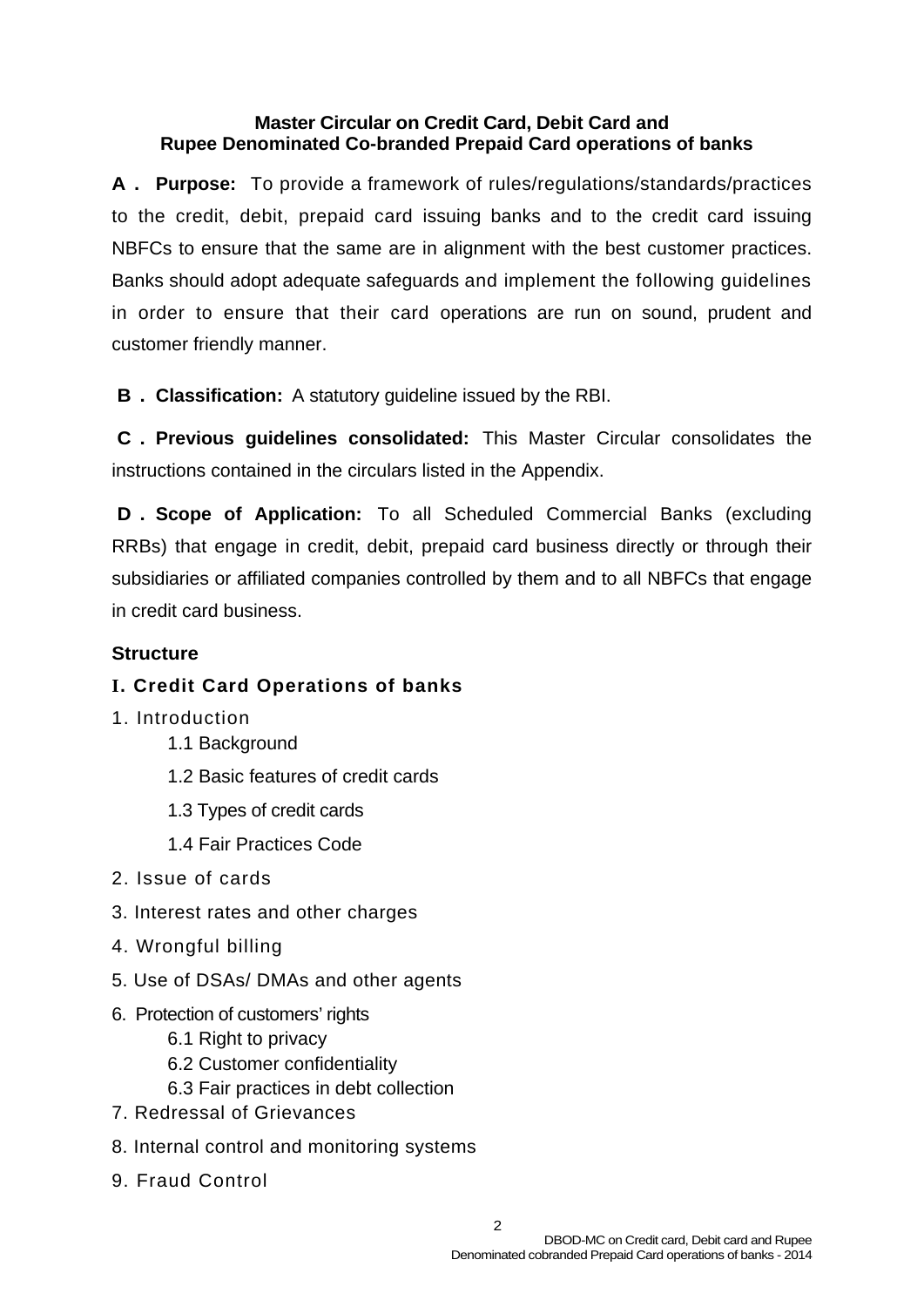#### 10. Right to impose penalty

#### **II. Issue of Debit Cards by banks**

- 1 Introduction
- 2 Board approved policy
- 3 Types of debit cards
- 4 Offline debit cards
- 5 Compliance with KYC norms/AML standards/CFT obligations of banks under PMLA, 2002
- 6 Payment of interest on balances
- 7 Terms and conditions for issue of cards to customers
- 8 Cash withdrawals
- 9 Security and other aspects
- 10 Compliance with DPSS instructions
- 11 **Issue of International Debit Card**
- 12 Review of operations
- 13 Reporting requirements
- 14 Redressal of grievances
- 15 Co-branding arrangement
- 16. Unsolicited Commercial Communication

## **III. Issue of Rupee Denominated Co-Branded Prepaid Cards**

- 1 Introduction
- 2 Board approved policy
- 3 Due diligence
- 4 Outsourcing of activities
- 5 Role of non-bank entity
- 6 Compliance with KYC norms/AML standards/CFT obligations of banks under PMLA, 2002
- 7 Confidentiality of customer information
- 8 Payment of interest
- 9 Compliance with DPSS guidelines on issue and operation of prepaid instruments in India
- 10. Unsolicited Commercial Communication

**Annex**- Most Important Terms and Conditions

**Appendix –** List of circulars consolidated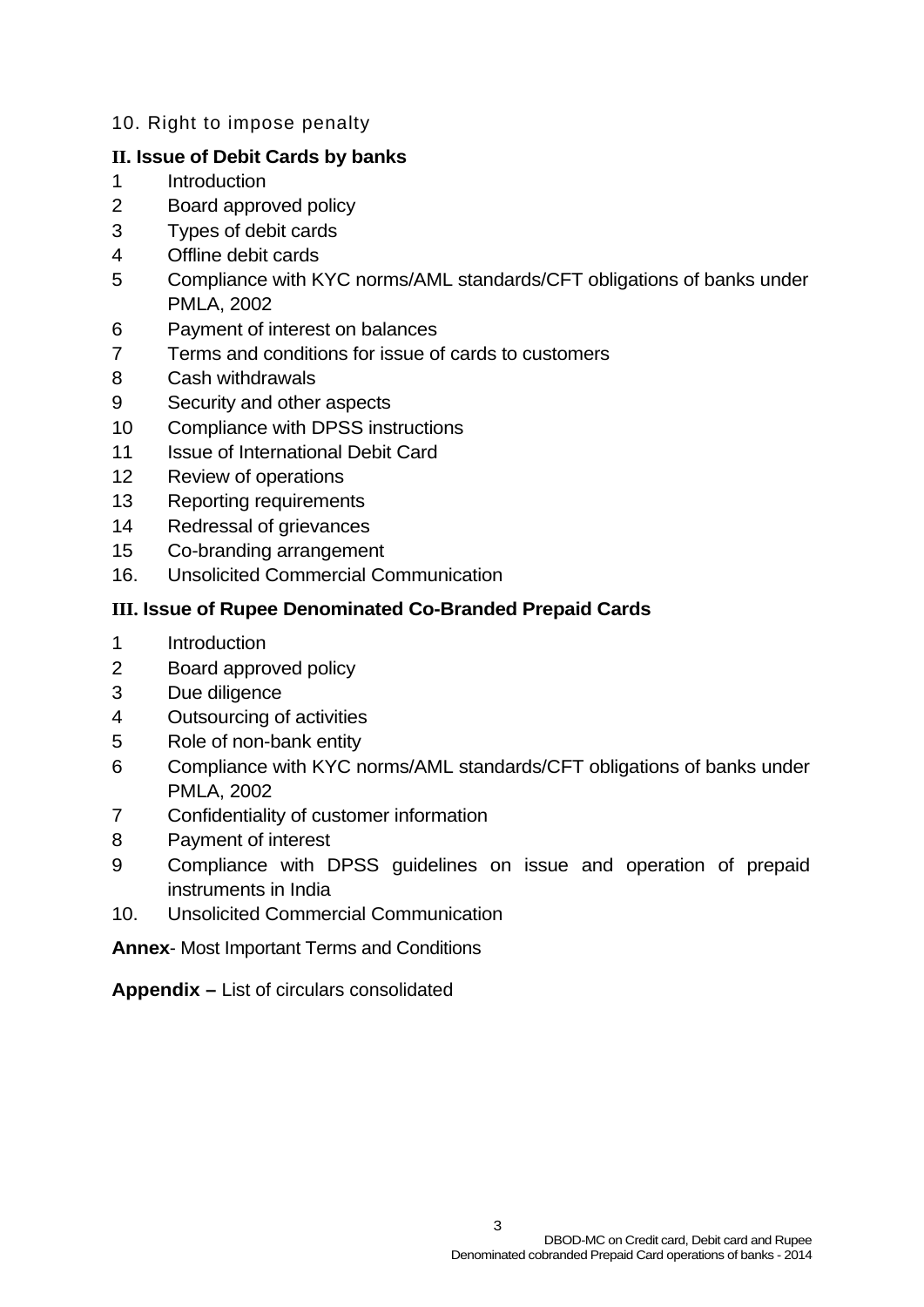#### **I. Credit Card Operations of Banks**

#### **1 Introduction**

#### 1.1 Background

This circular is aimed at providing general guidance to banks/NBFCs on their credit card operations, and the systems and controls expected of them in managing their credit card business. It also sets out the best practices that they should aim to achieve.

Experience has shown that the quality of banks' credit card portfolios mirrors the economic environment in which they operate. Very often, there is a strong correlation between an economic downturn and deterioration in the quality of such portfolios. The deterioration may become even more serious if banks have relaxed their credit underwriting criteria and risk management standards as a result of intense competition in the market. It is therefore important for banks to maintain prudent policies and practices for managing the risks of their credit card business which are relevant to the market environment that they operate in.

Banks in India can undertake credit card business either departmentally or through a subsidiary company set up for the purpose. They can also undertake domestic credit card business by entering into tie-up arrangement with one of the banks already having arrangements for issue of credit cards.

Prior approval of the Reserve Bank is not necessary for banks desirous of undertaking credit card business either independently or in tie-up arrangement with other card issuing banks. Banks can do so with the approval of their Boards. However, only banks with networth of `100 crore and above should undertake credit card business. Banks desirous of setting up separate subsidiaries for undertaking credit card business would, however, require prior approval of the Reserve Bank. Banks should adopt adequate safeguards and implement the guidelines enunciated in this circular in order to ensure that their credit card operations are run in a sound, prudent and customer friendly manner.

It is quite common for banks to partner with business corporations or non-profit making organisations (e.g. charitable or professional bodies) to issue co-branded cards. However they need to undertake due diligence on the non-bank entity to protect themselves against the reputation risk to which they are exposed to in such an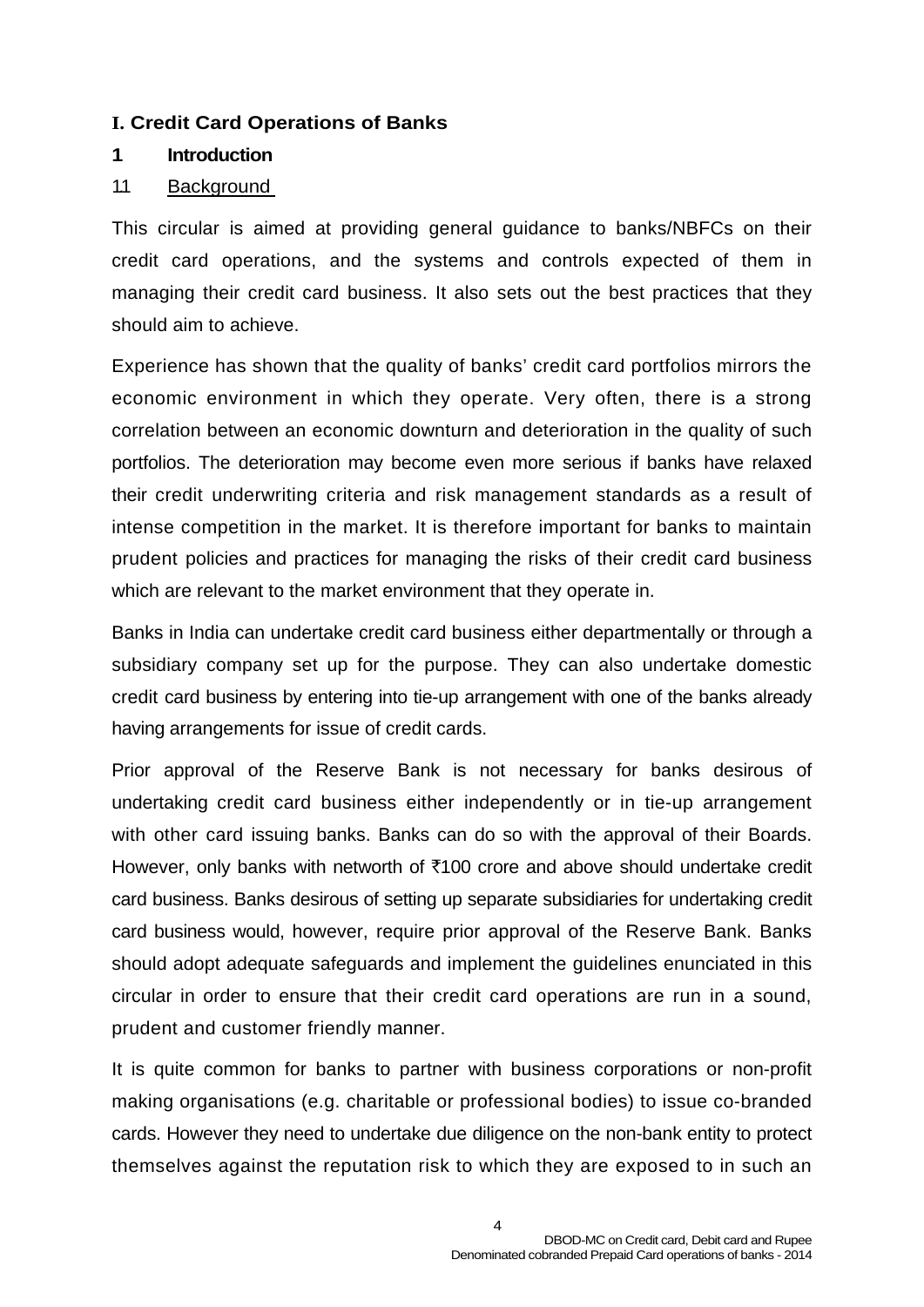arrangement. NBFCs, which desire to enter into a co-branding arrangement for issue of credit cards with banks, may be guided by the instructions contained in [circular No. DNBS \(PD\) CC No.83/03.10.27/2006-07 dated December 04, 2006](http://www.rbi.org.in/scripts/NotificationUser.aspx?Id=3195&Mode=0)

Banks may also issue corporate credit cards to the employees of their corporate customers.

#### 1.4 Fair Practices Code

Each bank must have a well documented policy and a Fair Practices Code for credit card operations. The Banking Codes and Standards of India (BCSBI) has released a "Code of Bank's Commitment to Customers"(Code) in July 2006 as also a Guidance Note in December 2006, which have been adopted by most of the banks with the approval of their Boards. Such of the banks which have subscribed to the BCSBI Code may incorporate the principles contained in BCSBI Code for evolving their Fair Practices Code for credit card operations, in lieu of IBA Fair Practices Code for credit card operations. The banks' Fair Practices Code, should at a minimum, incorporate the relevant guidelines contained in this Master Circular. Banks/NBFCs should also widely disseminate the contents of this Master Circular, including through their websites.

#### **2 Issue of cards**

2.1 Banks/NBFCs should ensure prudence while issuing credit cards and independently assess the credit risk while issuing cards to persons, especially to students and others with no independent financial means. Add-on cards i.e. those that are subsidiary to the principal card, may be issued with the clear understanding that the liability will be that of the principal cardholder.

2.2 In terms of the instructions contained in the circular [DBOD.No.Leg.BC.65/09.07.005/2006-07 dated March 6, 2007,](http://www.rbi.org.in/scripts/NotificationUser.aspx?Id=3315&Mode=0) banks have been advised that in case of all categories of loans irrespective of any threshold limits, including credit card applications, banks should convey in writing the main reason/reasons which in the opinion of the bank have led to the rejection of the loan applications. It is reiterated that banks should convey in writing the main reason/reasons which have led to the rejection of the credit card applications.

2.3 As holding several credit cards enhances the total credit available to any consumer, banks/NBFCs should assess the credit limit for a credit card customer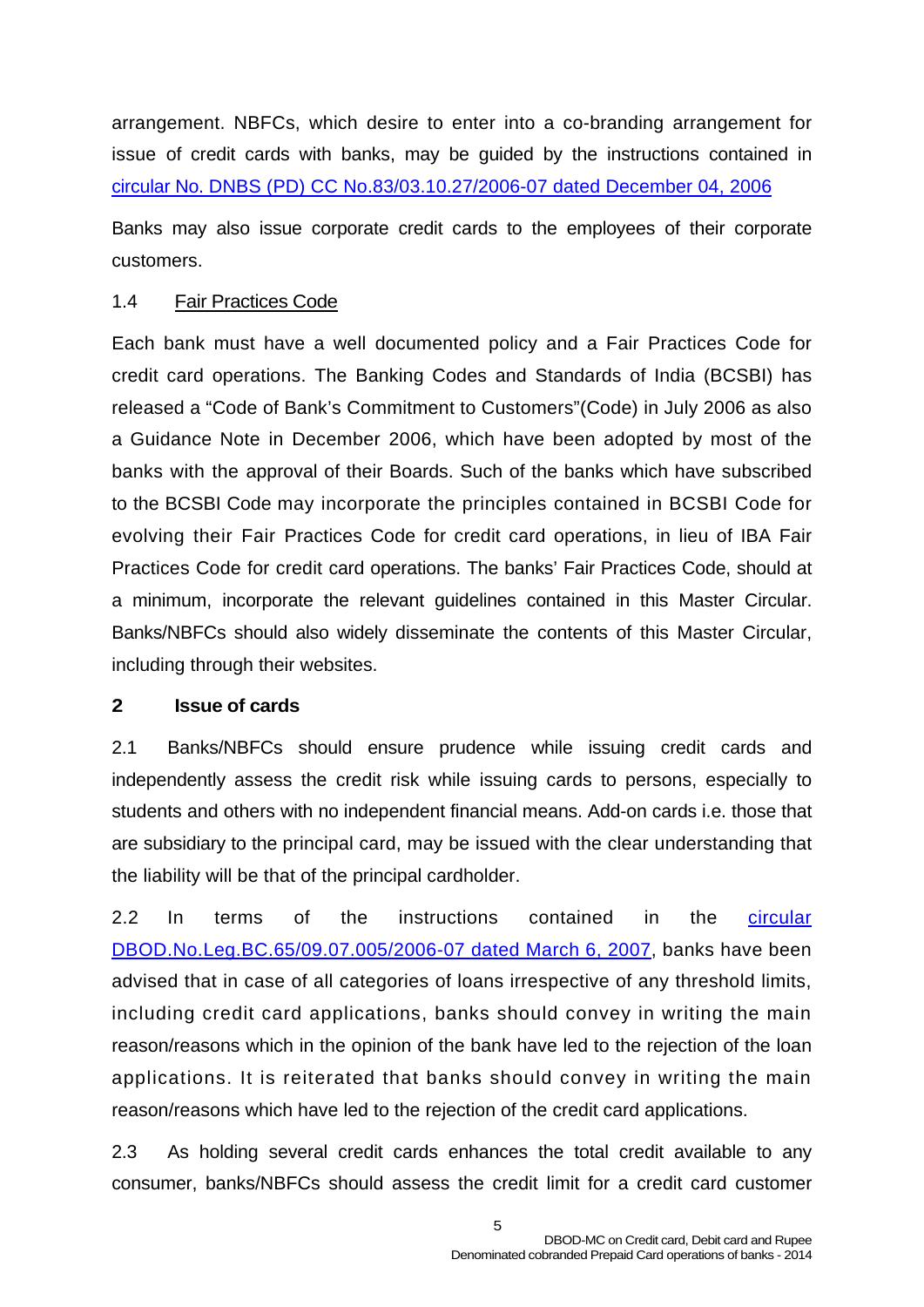having regard to the limits enjoyed by the cardholder from other banks on the basis of self- declaration/ credit information obtained from a CIC.

2.4 The card issuing banks/NBFCs would be solely responsible for fulfillment of all KYC requirements, even where DSAs / DMAs or other agents solicit business on their behalf.

2.5 While issuing cards, the terms and conditions for issue and usage of a credit card should be mentioned in clear and simple language (preferably in English, Hindi and the local language) comprehensible to a card user. The Most Important Terms and Conditions (MITCs) termed as standard set of conditions, as given in the **Annex**, should be highlighted and advertised/ sent separately to the prospective customer/ customers at all the stages i.e. during marketing, at the time of application, at the acceptance stage (welcome kit) and in important subsequent communications.

#### **3 Interest rates and other charges**

3.1 Credit card dues are in the nature of non-priority sector personal loans and as such, upto June 30, 2010, banks were free to determine the rate of interest on credit card dues without reference to their BPLR and regardless of the size in terms of the Directives on Interest rates on advances. However, with the introduction of Base Rate system with effect from July 1, 2010, all categories of loans, except certain specified exemptions, should be priced only with reference to the Base Rate.

3.2 Banks are advised to be guided by the instructions on interest rate on advances, as amended from time to time, while determining the interest rate on credit card dues. Banks have also been advised that they should prescribe a ceiling rate of interest, including processing and other charges, in respect of small value personal loans and loans similar in nature. The above instructions are applicable to credit card dues also. In case, banks/ NBFCs charge interest rates which vary based on the payment/ default history of the cardholder, there should be transparency in levying of such differential interest rates. In other words, the fact that higher interest rates are being charged to the cardholder on account of his payment / default history should be made known to the cardholder. For this purpose, the banks should publicise through their website and other means, the interest rates charged to various categories of customers. Banks/NBFCs should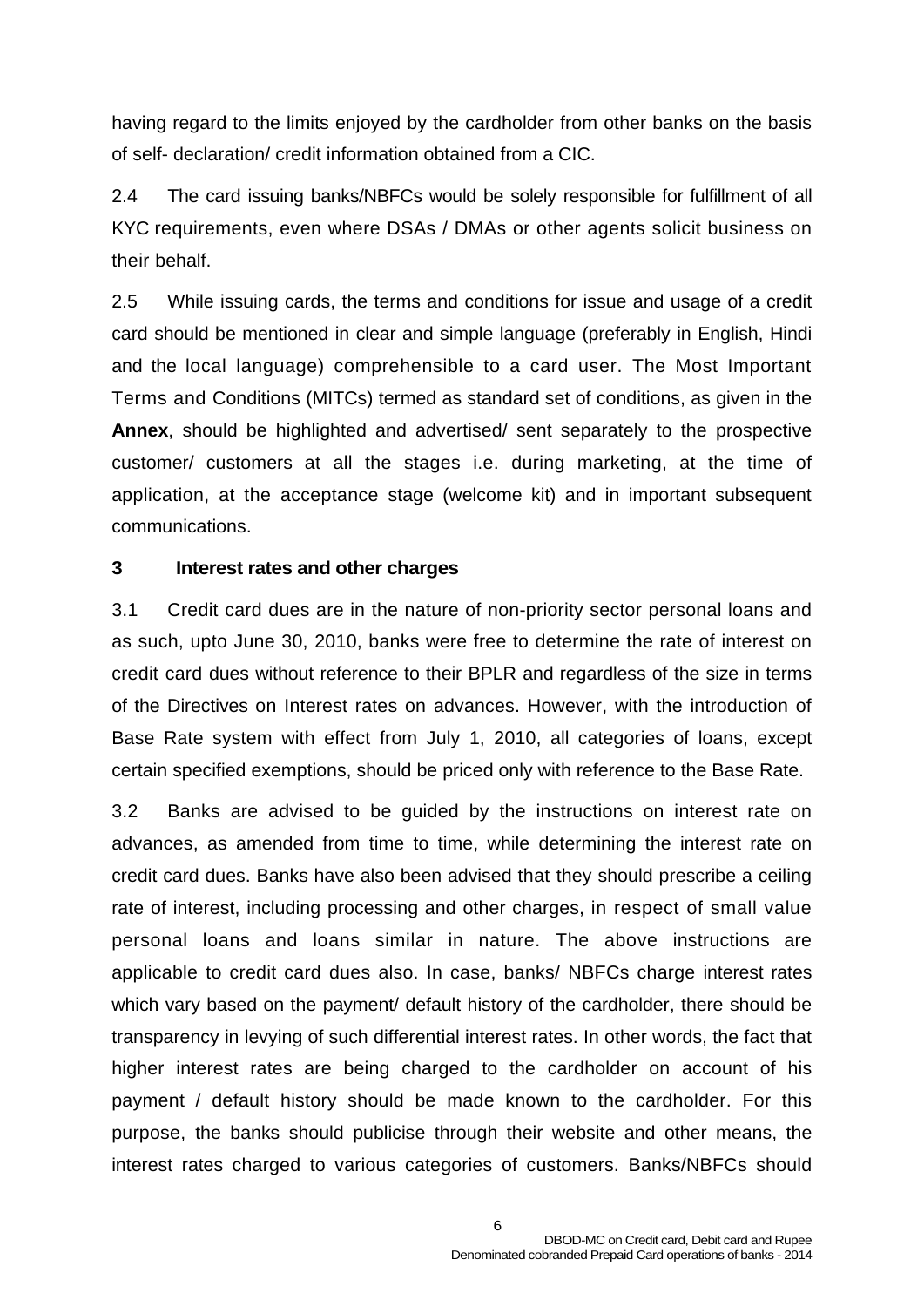upfront indicate to the credit card holder, the methodology of calculation of finance charges with illustrative examples, particularly in situations where a part of the amount outstanding is only paid by the customer.

3.3 Further, the banks/NBFCs have to adhere to the following guidelines relating to interest rates and other charges on credit cards:

- a) Card issuers should ensure that there is no delay in dispatching bills and the customer has sufficient number of days (at least one fortnight) for making payment before the interest starts getting charged. In order to obviate frequent complaints of delayed billing, the credit card issuing bank/NBFC may consider providing bills and statements of accounts online, with suitable security measures. Banks/ NBFCs could also consider putting in place a mechanism to ensure that the customer's acknowledgement is obtained for receipt of the monthly statement.
- b) Card issuers should quote Annualized Percentage Rates (APR) on card products (separately for retail purchase and for cash advance, if different). The method of calculation of APR should be given with a couple of examples for better comprehension. The APR charged and the annual fee should be shown with equal prominence. The late payment charges, including the method of calculation of such charges and the number of days, should be prominently indicated. The manner in which the outstanding unpaid amount will be included for calculation of interest should also be specifically shown with prominence in all monthly statements. Even where the minimum amount indicated to keep the card valid has been paid, it should be indicated in bold letters that the interest will be charged on the amount due after the due date of payment. These aspects may be shown in the Welcome Kit in addition to being shown in the monthly statement. *A legend/notice to the effect that "Making only the minimum payment every month would result in the repayment stretching over years with consequent interest payment on your outstanding balance" should be prominently displayed in all the monthly statements so as to caution the customers about the pitfalls in paying only the minimum amount due.*
- c) Banks/NBFCs should step up their efforts on educating the cardholders of the implications of paying only 'the minimum amount due'. The "Most Important

7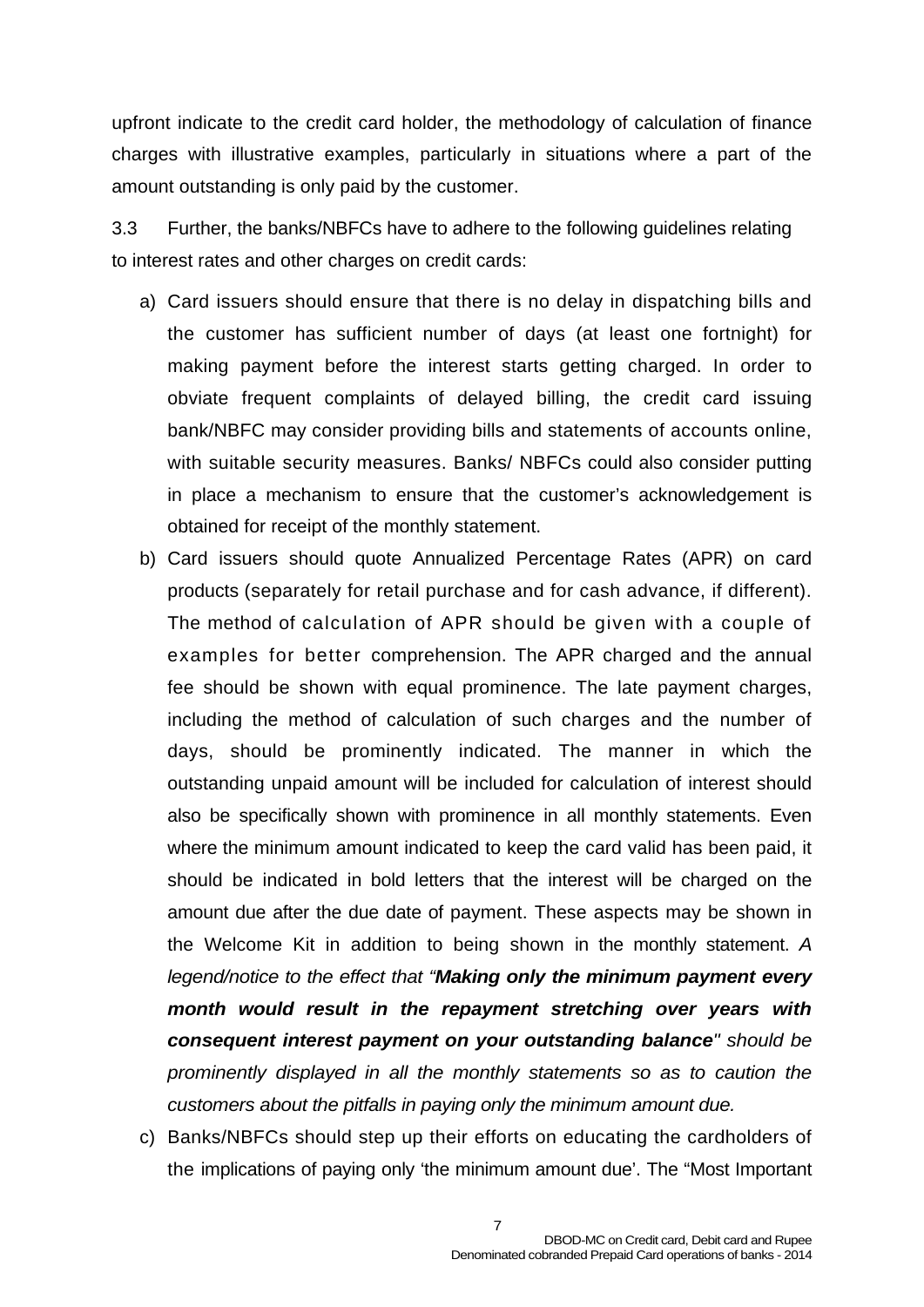Terms and Conditions" should specifically explain that the 'free credit period' is lost if any balance of the previous month's bill is outstanding. For this purpose, banks/ NBFCs could work out illustrative examples and include the same in the Welcome Kit sent to the cardholders as also place it on their website.

- d) The banks /NBFCs should not levy any charge that was not explicitly indicated to the credit card holder at the time of issue of the card and without getting his / her consent. However, this would not be applicable to charges like service taxes, etc. which may subsequently be levied by the Government or any other statutory authority.
- e) The terms and conditions for payment of credit card dues, including the minimum payment due, should be stipulated so as to ensure that there is no negative amortization.
- f) Changes in charges (other than interest) may be made only with prospective effect giving notice of at least one month. If a credit card holder desires to surrender his credit card on account of any change in credit card charges to his disadvantage, he may be permitted to do so without the bank levying any extra charge for such closure. Any request for closure of a credit card has to be honoured immediately by the credit card issuer, subject to full settlement of dues by the cardholder.
- g) There should be transparency (without any hidden charges) in issuing credit cards free of charge during the first year.

#### **4. Wrongful billing**

The card issuing bank/NBFC should ensure that wrong bills are not raised and issued to customers. In case, a customer protests any bill, the bank/ NBFC should provide explanation and, if necessary, documentary evidence may also be provided to the customer within a maximum period of sixty days with a spirit to amicably redress the grievances.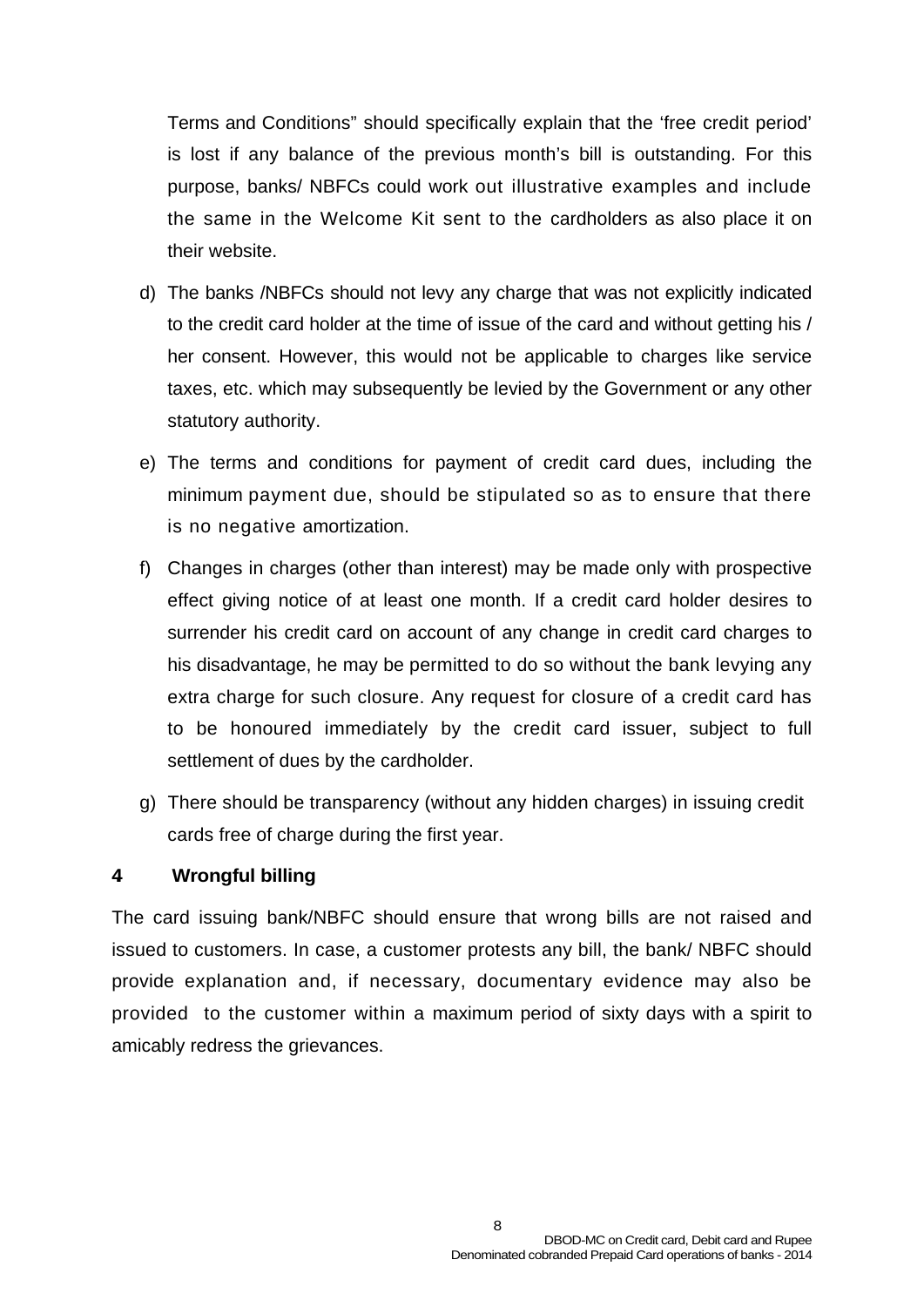## **5 Use of Direct Sales Agent (DSAs) / Direct Marketing Agents (DMAs) and other agents**

5.1. When banks /NBFCs outsource the various credit card operations, they have to be extremely careful that the appointment of such service providers does not compromise with the quality of the customer service and the banks'/NBFCs' ability to manage credit, liquidity and operational risks. In the choice of the service provider, the banks/NBFCs have to be guided by the need to ensure confidentiality of the customer's records, respect customer privacy, and adhere to fair practices in debt collection.

5.2 In terms of the BCSBI's Code of Bank's Commitment to Customers, banks which have subscribed to the Code are required to prescribe a Code of Conduct for their DSAs whose services are engaged by banks for marketing their products/services. Banks should ensure that the DSAs engaged by them for marketing their credit card products scrupulously adhere to the Code of Conduct for Credit Card operations of the banks/NBFCs which should be displayed on the website of individual bank/NBFC and be available easily to any credit card holder.

5.3 The bank/NBFC should have a system of random checks and mystery shopping to ensure that their agents have been properly briefed and trained in order to handle with care and caution their responsibilities, particularly in the aspects included in these guidelines like soliciting customers, hours for calling, privacy of customer information, conveying the correct terms and conditions of the product on offer, etc.

#### **6. Protection of Customer's Rights**

Customer's rights in relation to credit card operations primarily relate to personal privacy, clarity relating to rights and obligations, preservation of customer records, maintaining confidentiality of customer information and fair practices in debt collection. The card issuing bank/NBFC would be responsible as the principal for all acts of omission or commission of their agents (DSAs / DMAs and recovery agents).

#### 6.1 Right to privacy

a) Unsolicited cards should not be issued. In case, an unsolicited card is issued

9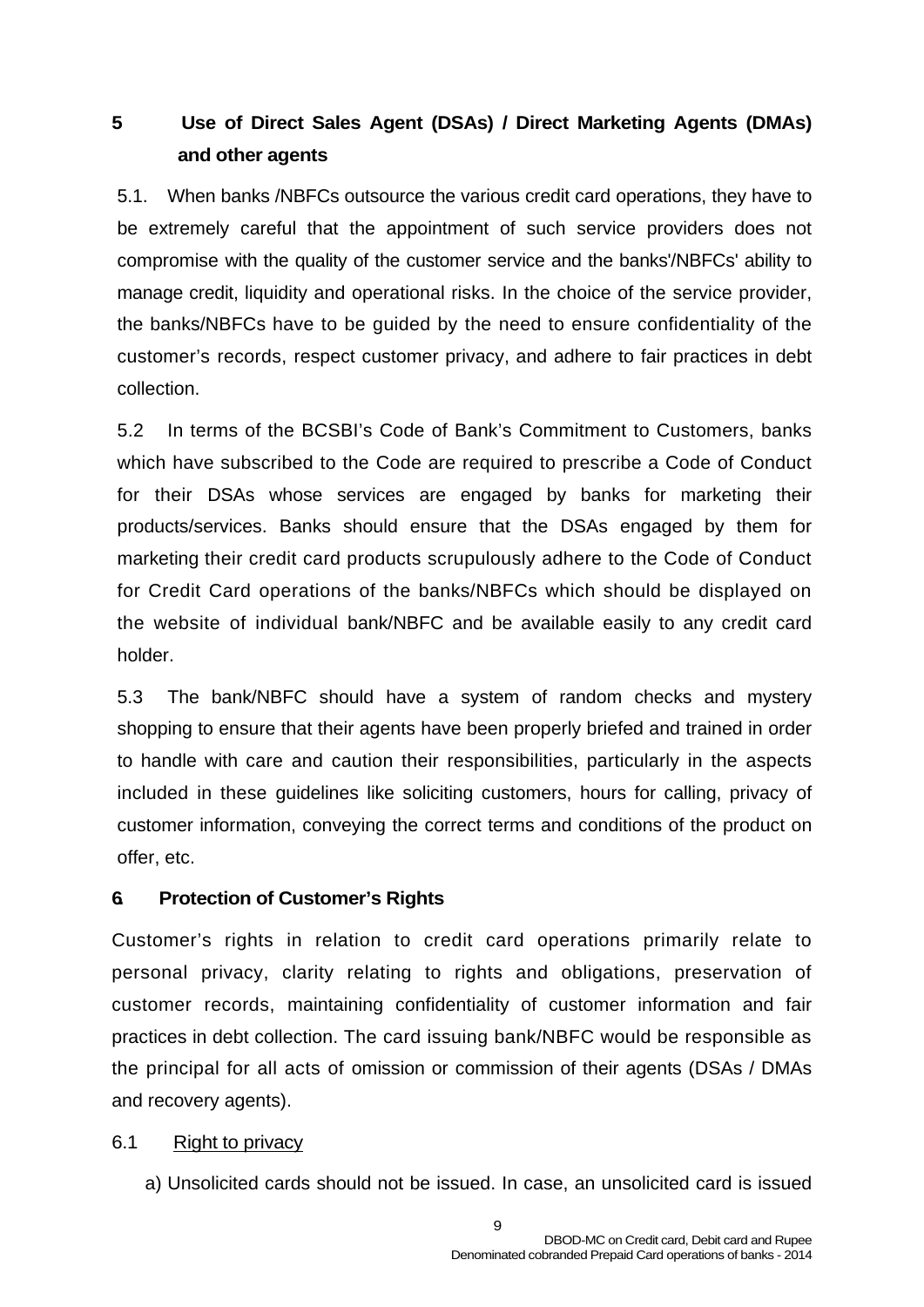and activated without the written consent of the recipient and the latter is billed for the same, the card issuing bank shall not only reverse the charges forthwith, but also pay a penalty without demur to the recipient amounting to twice the value of the charges reversed.

- b) In addition, the person in whose name the card is issued can also approach the Banking Ombudsman who would determine the amount of compensation payable by the bank to the recipient of the unsolicited card as per the provisions of the Banking Ombudsman Scheme 2006, i.e., for loss of complainant's time, expenses incurred, harassment and mental anguish suffered by him.
- c) There have been instances where unsolicited cards issued have been misused before reaching the person in whose name these have been issued. It is clarified that any loss arising out of misuse of such unsolicited cards will be the responsibility of the card issuing bank/NBFC only and the person in whose name the card has been issued cannot be held responsible for the same.
- d) The consent for the cards issued or the other products offered along with the card has to be explicit and should not be implied. In other words, the written consent of the applicant would be required before issuing a credit card.
- e) Unsolicited loans or other credit facilities should not be offered to the credit card customers. In case an unsolicited credit facility is extended without the consent of the recipient and the latter objects to the same, the credit sanctioning bank/NBFC shall not only withdraw the credit limit, but also be liable to pay such penalty as may be considered appropriate.
- f) The card issuing bank/NBFC should not unilaterally upgrade credit cards and enhance credit limits. Prior consent of the borrower should invariably be taken whenever there are any change/s in terms and conditions.
- g) Banks may ensure that they engage telemarketers who comply with directions/regulations on the subject issued by the Telecom Regulatory Authority of India (TRAI) from time to time while adhering to guidelines issued on "Unsolicited Commercial Communications – National Customer Preference Register(NCPR)" as contained in the [circular](http://rbi.org.in/scripts/NotificationUser.aspx?Id=8235&Mode=0)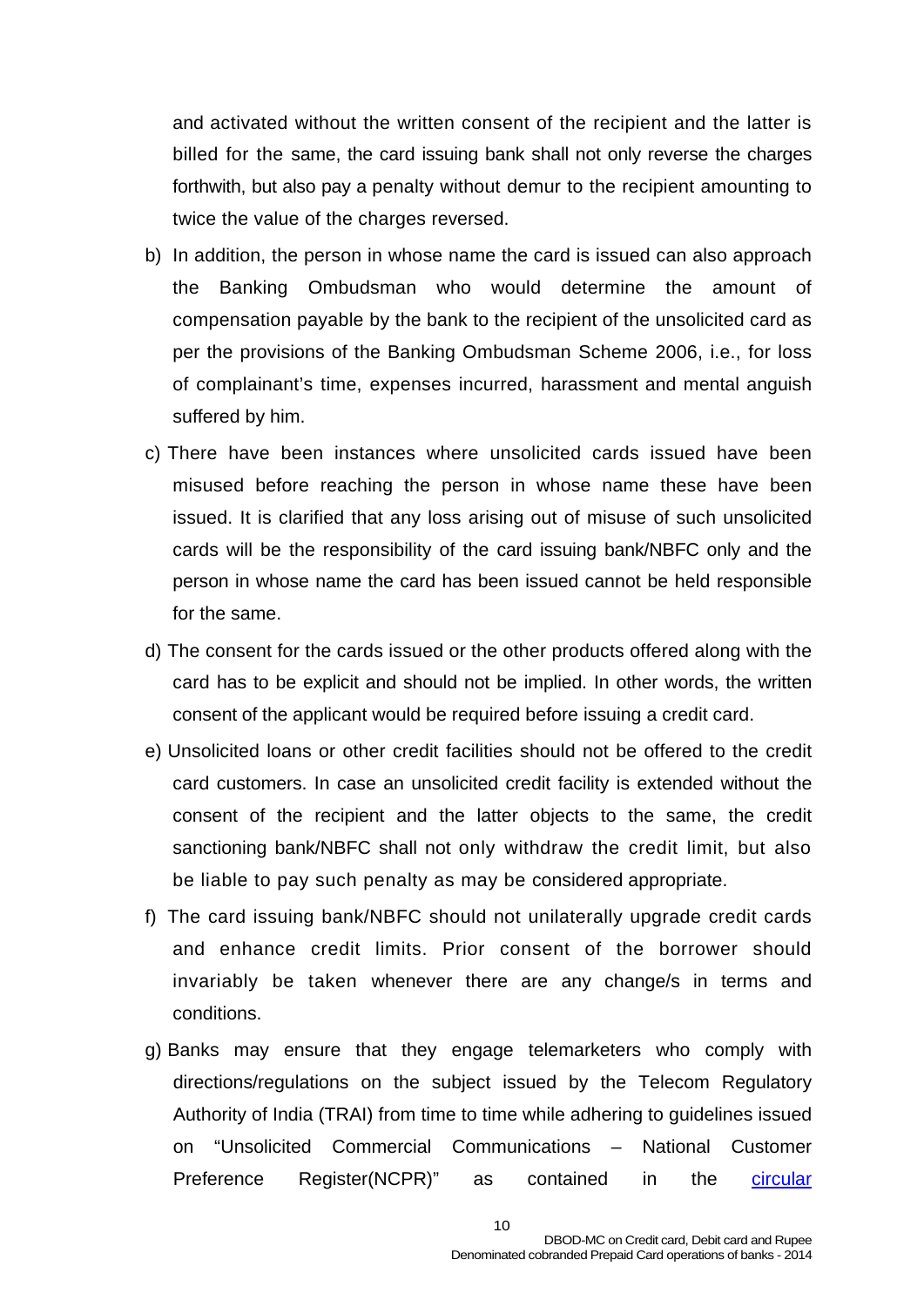#### [DBOD.No.FSD.BC.30/24.01.001/2013-14 dated July 15, 2013](http://rbi.org.in/scripts/NotificationUser.aspx?Id=8235&Mode=0).

#### 6.2 Customer confidentiality

- a) The card issuing bank/NBFC should not reveal any information relating to customers obtained at the time of opening the account or issuing the credit card to any other person or organization without obtaining their specific consent, as regards the purpose/s for which the information will be used and the organizations with whom the information will be shared. Instances have come to light where banks, as part of the MITCs, obtain the consent of the customer for sharing the information furnished by him while applying for the credit card, with other agencies. Banks should give the customer the option to decide as to whether he is agreeable for the bank sharing with other agencies the information furnished by him at the time of applying for credit card. The application form for credit card may be suitably modified to explicitly provide for the same. Further, in case where the customers gives his consent for the bank sharing the information with other agencies, banks should explicitly state and explain clearly to the customer the full meaning/ implications of the disclosure clause. Banks/NBFCs should satisfy themselves, based on specific legal advice, that the information being sought from them is not of such nature as will violate the provisions of the laws relating to secrecy in the transactions. Banks/NBFCs would be solely responsible for the correctness or otherwise of the data provided for the purpose.
- b) For providing information relating to credit history / repayment record of the card holder to a Credit Information Company (that has obtained Certificate of Registration from RBI), the bank/NBFC may explicitly bring to the notice of the customer that such information is being provided in terms of the Credit Information Companies (Regulation) Act, 2005.
- c) Before reporting default status of a credit card holder to a Credit Information Company which has obtained Certificate of Registration from RBI and of which the bank / NBFC is a member, banks/NBFCs should ensure that they adhere to a procedure, duly approved by their Board, including issuing of sufficient notice to such card holder about the intention to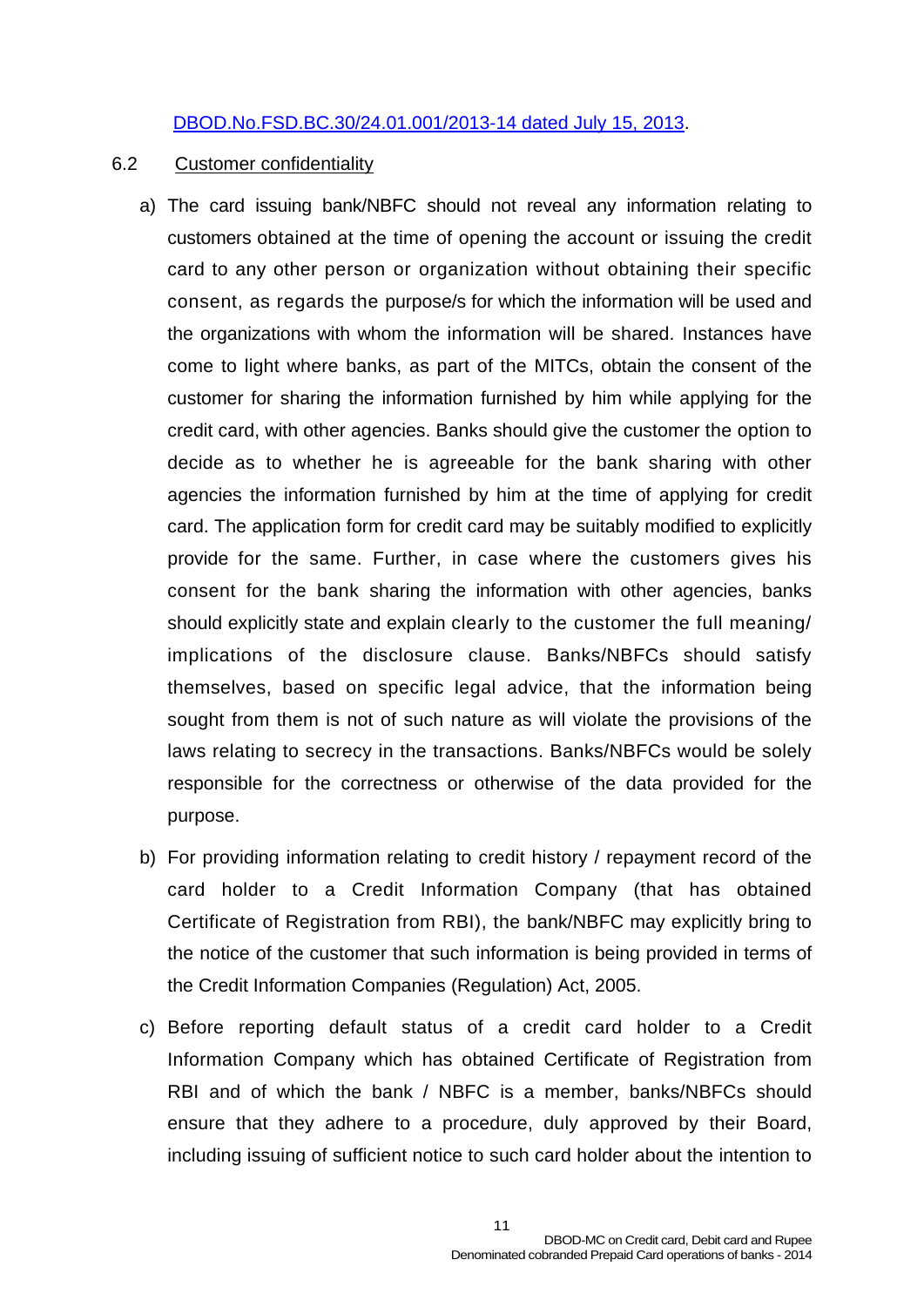report him/ her as defaulter to the Credit Information Company. The procedure should also cover the notice period for such reporting as also the period within which such report will be withdrawn in the event the customer settles his dues after having been reported as defaulter. Banks /NBFCs should be particularly careful in the case of cards where there are pending disputes. The disclosure/ release of information, particularly about the default, should be made only after the dispute is settled as far as possible. In all cases, a well laid down procedure should be transparently followed. These procedures should also be transparently made known as part of MITCs.

d) The disclosure to the DSAs / recovery agents should also be limited to the extent that will enable them to discharge their duties. Personal information provided by the card holder but not required for recovery purposes should not be released by the card issuing bank/NBFC. The card issuing bank /NBFCs should ensure that the DSAs / DMAs do not transfer or misuse any customer information during marketing of credit card products.

#### 6.3 Fair Practices in debt collection

- a) In the matter of recovery of dues, banks should ensure that they, as also their agents, adhere to the extant instructions on Fair Practice Code for lenders [\(circular DBOD.Leg.No.BC.104/09.07.007/2002-03 dated May 5,](http://www.rbi.org.in/scripts/NotificationUser.aspx?Id=1172&Mode=0)  [2003](http://www.rbi.org.in/scripts/NotificationUser.aspx?Id=1172&Mode=0)) as also BCSBI's Code of Bank's Commitment to Customers(those banks which have subscribed to the BCSBI Code). In case banks have their own code for collection of dues, they should, at the minimum, incorporate all the terms of BCSBI's Code referred above.
- b) In particular, in regard to appointment of third party agencies for debt collection, it is essential that such agents refrain from action that could damage the integrity and reputation of the bank/NBFC and that they observe strict customer confidentiality. All letters issued by recovery agents must contain the name and address of a responsible senior officer of the card issuing bank whom the customer can contact at his location.
- c) Banks /NBFCs / their agents should not resort to intimidation or harassment of any kind, either verbal or physical, against any person in their debt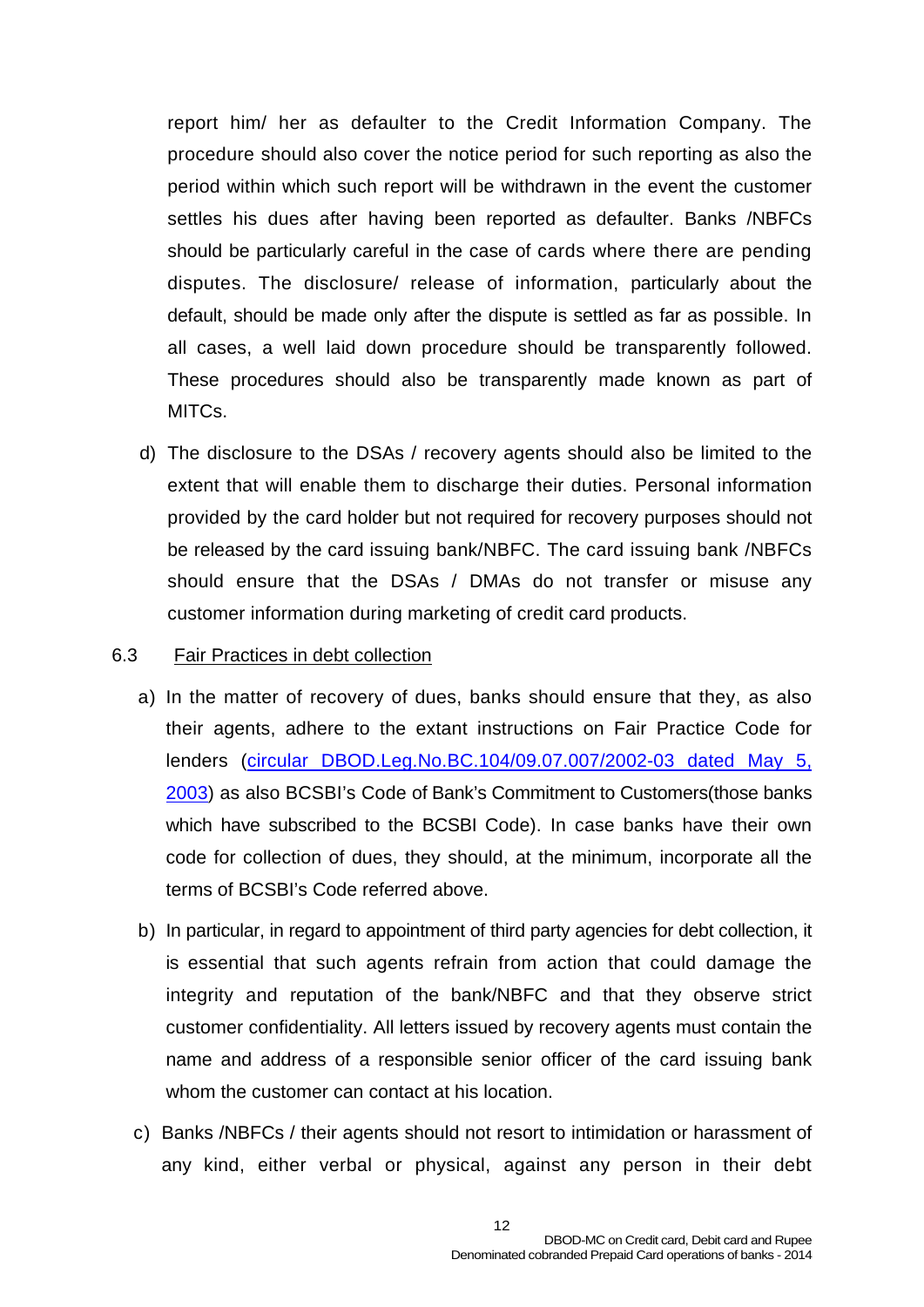collection efforts, including acts intended to humiliate publicly or intrude the privacy of the credit card holders' family members, referees and friends, making threatening and anonymous calls or making false and misleading representations.

d) The banks should also ensure to comply with the guidelines in respect of engagement of recovery agents ([circular No. DBOD. No. Leg. BC.75](http://www.rbi.org.in/scripts/NotificationUser.aspx?Id=4141&Mode=0)  [/09.07.005/2007-08 dated April 24, 2008](http://www.rbi.org.in/scripts/NotificationUser.aspx?Id=4141&Mode=0)) issued by RBI. These guidelines inter-alia cover aspects relating to i) engagement of Recovery Agents including verification of antecedents of their employees by agents, (ii) incentives to recovery agents – banks to ensure that contracts with the recovery agents do not induce adoption of uncivilized, unlawful and questionable behaviour for recovery process, (iii) methods followed by recovery agents, (iv) training to recovery agents, (v) taking possession of property mortgaged /hypothecated to banks, (vi) use of forum of Lok Adalats, (vii) complaints against the bank/recovery agents, and (viii) periodical review of the recovery agents' mechanism.

#### 6.4 Insurance cover to cardholders

In cases where the banks are offering any insurance cover to their credit card holders, in tie-up with insurance companies, the banks may consider obtaining in writing from the credit card holders the details of nominee/s for the insurance cover in respect of accidental death and disablement benefits. Banks may ensure that the relevant nomination details are recorded by the Insurance Company. Banks may also consider issuing a letter to the credit card holder indicating the details regarding the name, address and telephone number of the Insurance Company which will handle the claims relating to the insurance cover.

#### **. 7 Redressal of Grievances**

- 7.1 Generally, a time limit of 60 (sixty) days may be given to the customers for preferring their complaints / grievances.
- 7.2 The card issuing bank /NBFC should constitute Grievance Redressal machinery within the bank/NBFC and give wide publicity about it through electronic and print media. The name and contact number of designated grievance redressal officer of the bank /NBFC should be mentioned on the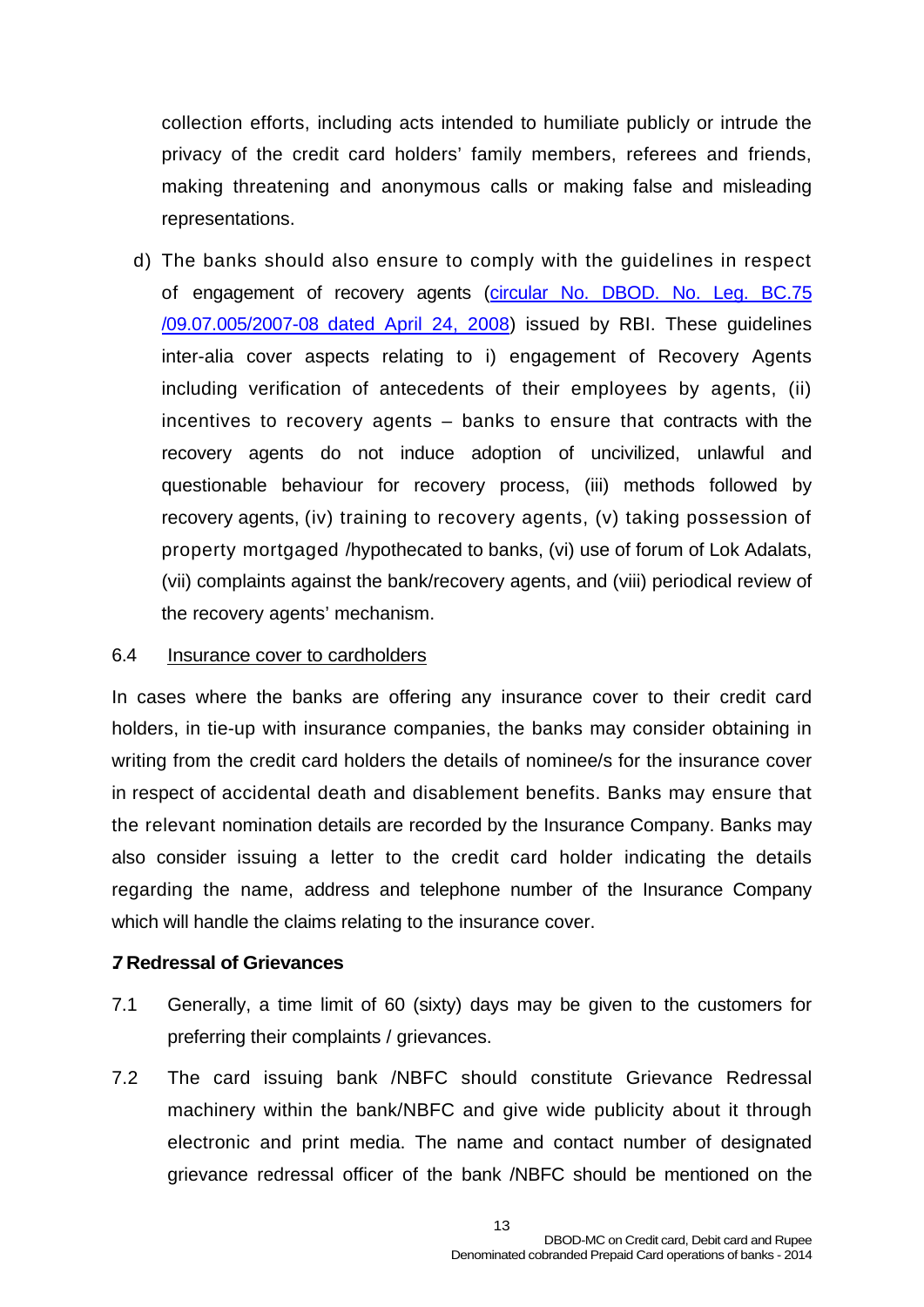credit card bills. The designated officer should ensure that genuine grievances of credit card subscribers are redressed promptly without involving delay.

- 7.3 Banks/NBFCs should ensure that their call centre staff is trained adequately to competently handle all customer complaints.
- 7.4 Banks/NBFCs should also have a mechanism to escalate automatically unresolved complaints from a call center to higher authorities and the details of such mechanism should be put in public domain through their website.
- 7.5 The grievance redressal procedure of the bank/NBFC and the time frame fixed for responding to the complaints should be placed on the bank's website. The name, designation, address and contact number of important executives as well as the Grievance Redressal Officer of the bank/NBFC may be displayed on the website. There should be a system of acknowledging customers' complaints for follow up, such as complaint number / docket number, even if the complaints are received on phone.
- 7.6 If a complainant does not get satisfactory response from the bank/NBFC which is a subsidiary of a bank within a maximum period of thirty (30) days from the date of his lodging the complaint, he will have the option to approach the Office of the concerned Banking Ombudsman for redressal of his grievance/s. The bank/NBFC, which is a subsidiary of a bank, shall be liable to compensate the complainant for the loss of his time, expenses, financial loss as well as for the harassment and mental anguish suffered by him for the fault of the bank and where the grievance has not been redressed in time.

#### **8 Internal control and monitoring systems**

With a view to ensuring that the quality of customer service is ensured on an ongoing basis in banks/NBFCs, the Standing Committee on Customer Service in each bank/NBFC should review the credit card operations including reports of defaulters to a Credit Information Company which has obtained Certificate of Registration from RBI and of which the bank / NBFC is a member and credit card related complaints on a monthly basis and take measures to improve the services and ensure the orderly growth in the credit card operations. Banks should put up detailed quarterly analysis of credit card related complaints to their Top Management. Card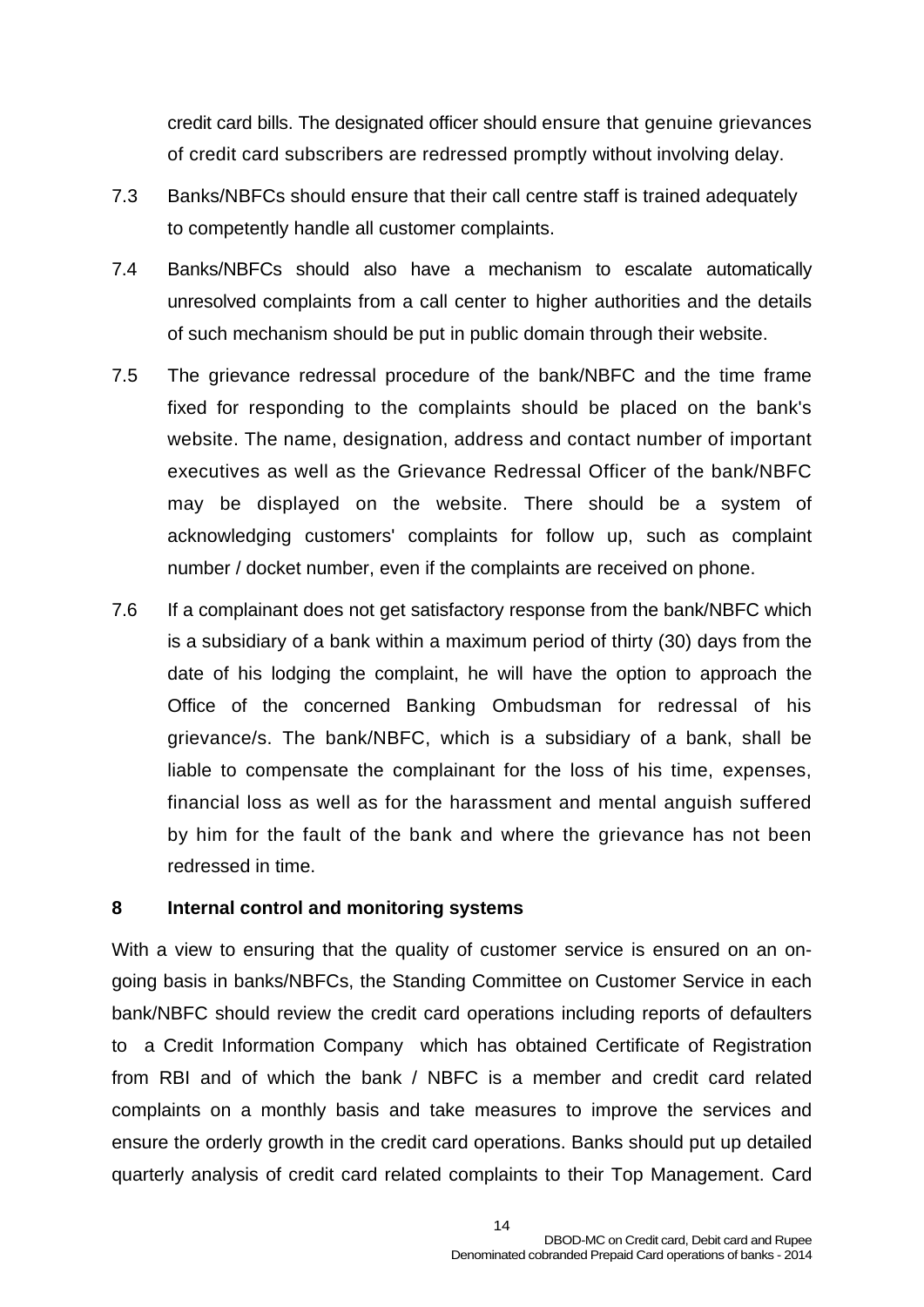issuing banks should have in place a suitable monitoring mechanism to randomly check the genuineness of merchant transactions. Banks should prepare and place before their Boards/Management Committee a comprehensive Review Report on credit card business on half-yearly basis as at the end of September and March of each accounting year, which should cover essential data on credit card business, such as category and number of cards issued and outstanding, number of active cards, average turnover per card, number of establishments covered, average time taken for recovery of dues from the card holders, debts classified as NPAs and provisions held there-against or amounts written off, details of frauds on credit cards, steps taken to recover the dues, profitability analysis of the business, etc.

#### **9 Fraud Control**

- 9.1 Banks/NBFCs should set up internal control systems to combat frauds and actively participate in fraud prevention committees/ task forces which formulate laws to prevent frauds and take proactive fraud control and enforcement measures.
- 9.2 With a view to reducing the instances of misuse of lost/stolen cards, it is recommended to banks/NBFCs that they may consider issuing (i) cards with photographs of the cardholder (ii) cards with PIN and (iii) signature laminated cards or any other advanced methods that may evolve from time to time.
- 9.3 In terms of instructions issued by Department of Payment and Settlement Systems, Reserve Bank of India on security issues and risk mitigation measures, as amended from time to time, banks have been advised to put in place a system of providing for additional authentication/ validation based on information not visible on the cards. The same has been extended to Mail order Transactions Order (MOTO) transactions, which are also a subset of the card-not present transactions. Further, banks have been advised to take steps to put in place a system of online alerts for all types of transactions irrespective of the amount, involving the usage of cards at various channels. Banks have also been advised to put in place various security and risk mitigation measures for electronic payment transactions, in terms of guidelines issued by DPSS from time to time.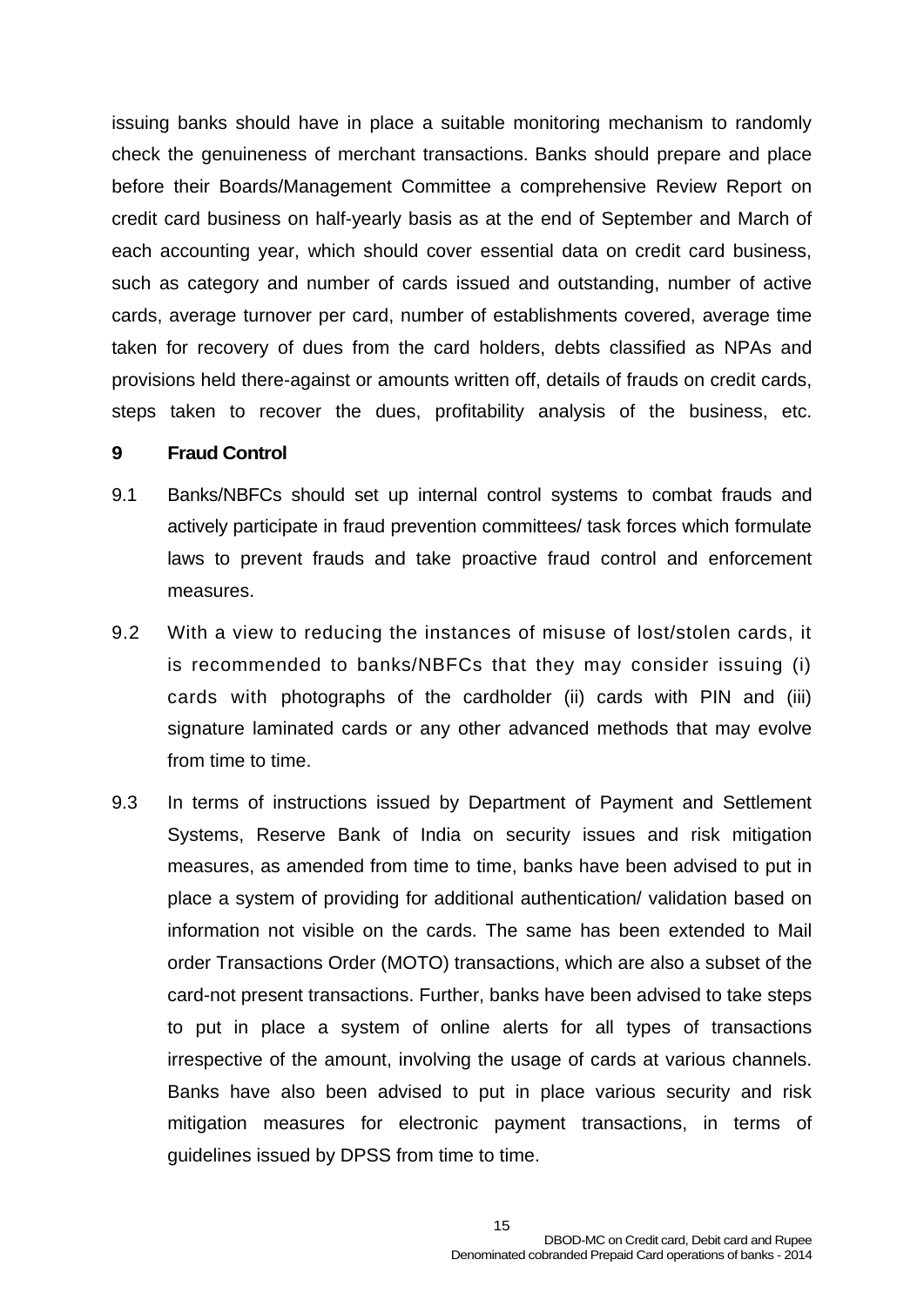- 9.4 Banks are advised to block a lost card immediately on being informed by the customer and formalities, if any, including lodging of FIR can follow within a reasonable period.
- 9.5 Banks may consider introducing, at the option of the customers, an insurance cover to take care of the liabilities arising out of lost cards. In other words, only those cardholders who are ready to bear the cost of the premium should be provided an appropriate insurance cover in respect of lost cards.

#### **10 Right to impose penalty**

Reserve Bank of India reserves the right to impose any penalty on a bank/NBFC under the provisions of the Banking Regulation Act, 1949/the Reserve Bank of India Act, 1934, respectively for violation of any of these guidelines.

#### **II Issue of Debit Cards by banks**

#### **1 Introduction**

Debit cards were issued by banks in terms of the guidelines contained in circular DBOD.No.FSC.BC.123/24.01.019/99-2000 dated November 12, 1999, and subsequent amendments and mail box clarifications. After enactment of the Payment and Settlement Systems Act, 2007(PSSA), Department of Payment and Settlement Systems (DPSS) of the Reserve Bank of India, has also issued instructions on some aspects of debit cards such as security and risk mitigation, transfer of funds between domestic debit, prepaid and credit cards, and merchant discount rates. In view of the above, and in supersession of previous instructions, comprehensive guidelines on debit cards were issued.

In terms of the revised guidelines, banks may ensure to issue debit cards, including co-branded debit cards, without seeking prior approval of the Reserve Bank, subject to the following:

#### **2 Board approved policy**

Banks may formulate a comprehensive debit cards issuance policy including policy on co-branded debit cards with the approval of their Boards and issue debit cards to their customers in accordance with this policy. Debit cards should be issued to

16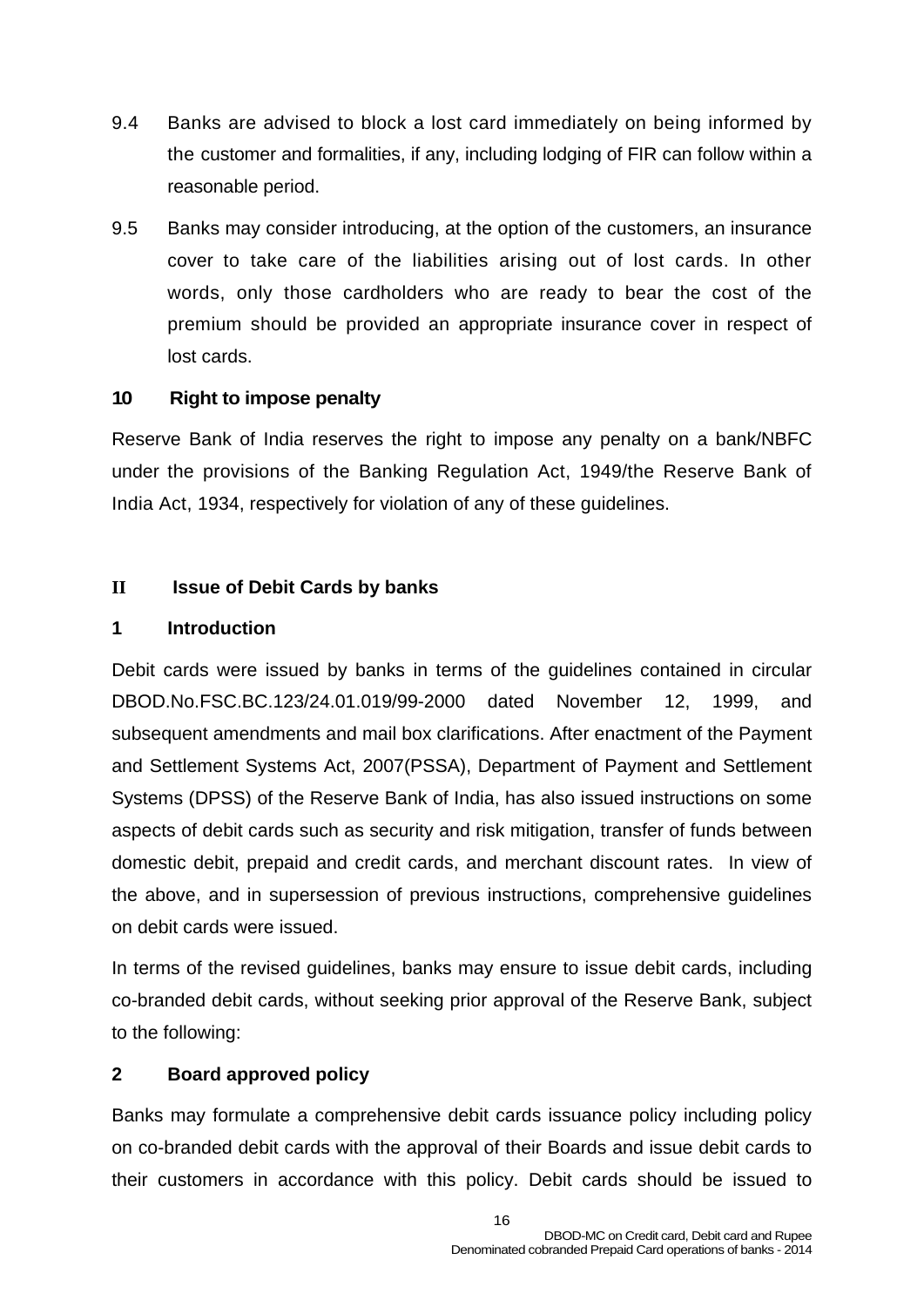customers having Saving Bank/Current Accounts but not to cash credit/ loan account holders*.*

## **3 Types of debit cards**

Banks may issue only online debit cards including co-branded debit cards where there is an immediate debit to the customers' account, and where straight through processing is involved.

## **4 Offline debit cards**

Banks are not permitted to issue offline-debit cards. Banks which have been issuing offline debit cards were advised to conduct a review of their offline debit card operations and discontinue operations of such cards within a period of six months from December 12, 2012. Banks may, however, ensure that customers are duly informed regarding switching over to online debit cards. The review and confirmation regarding discontinuation of issue and operations of offline debit cards should be sent to the Chief General Manager, Department of Banking Operations and Development, Central Office Building, Shahid Bhagat Singh Marg, Mumbai 400001. However, till such time as offline cards are phased out, the outstanding balances / unspent balances stored on the cards shall be subject to computation of reserve requirements.

# **5 Compliance with Know Your Customer (KYC) Norms / Anti-Money Laundering (AML) Standards / Combating of Financing of Terrorism (CFT) / Obligation of banks under PMLA, 2002**

The instructions/ guidelines on KYC/AML/ CFT applicable to banks, issued by RBI from time to time, may be adhered to in respect of all cards issued, including cobranded debit cards.

## **6 Payment of interest on balances**

Payment of interest should be in accordance with interest rate directives as issued from time to time.

## **7 Terms and conditions for issue of cards to customers**

i) No bank shall dispatch a card to a customer unsolicited, except in the case where the card is a replacement for a card already held by the customer.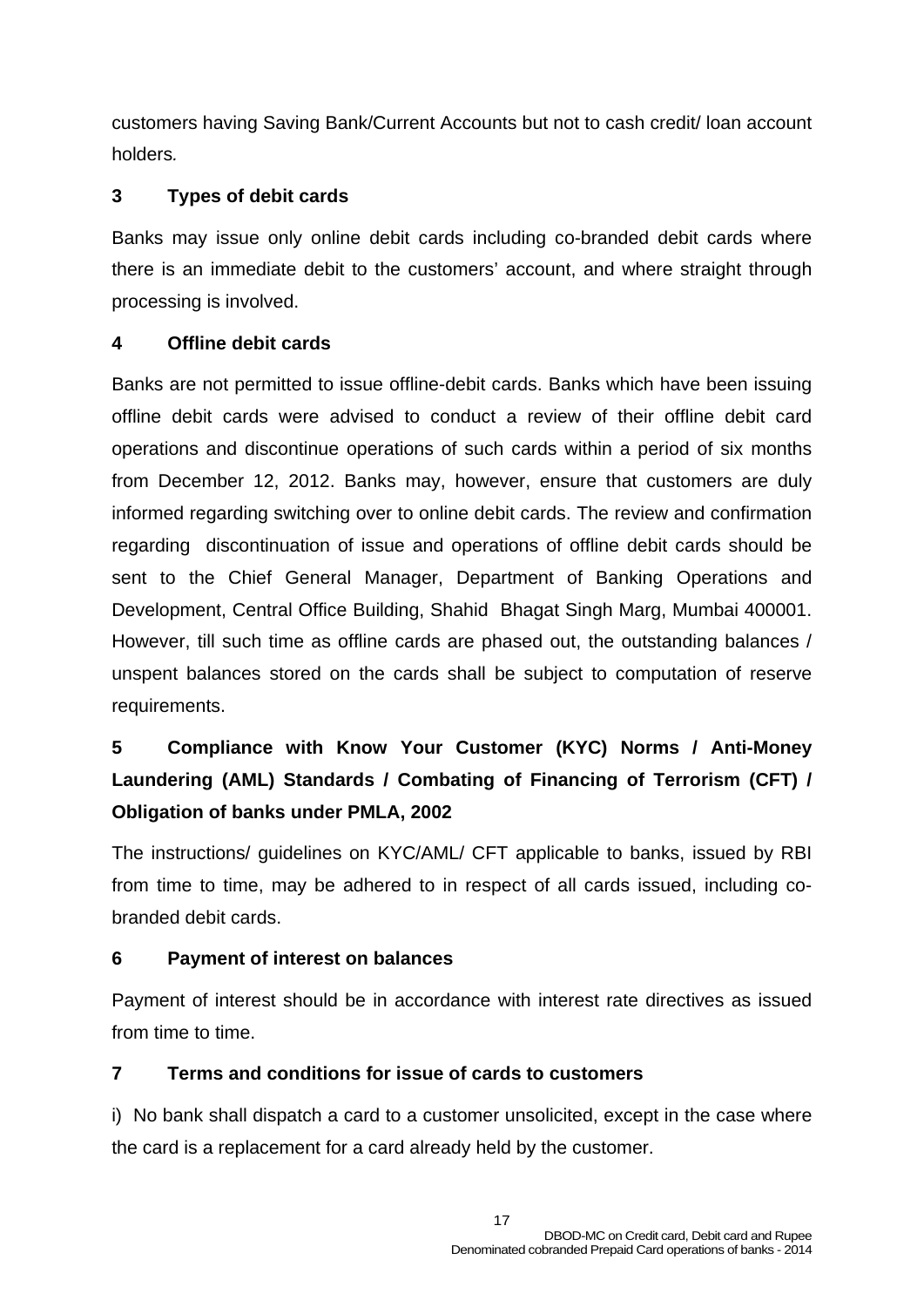ii) The relationship between the bank and the card holder shall be contractual.

iii) Each bank shall make available to the cardholders in writing, a set of contractual terms and conditions governing the issue and use of such a card. These terms shall maintain a fair balance between the interests of the parties concerned.

iv) The terms shall be expressed clearly.

v) The terms shall specify the basis of any charges, but not necessarily the amount of charges at any point of time.

vi) The terms shall specify the period within which the cardholder's account would normally be debited.

vii) The terms may be altered by the bank, but sufficient notice of the change shall be given to the cardholder to enable him to withdraw if he so chooses. A period shall be specified after which time the cardholder would be deemed to have accepted the terms if he had not withdrawn during the specified period.

viii) (a) The terms shall put the cardholder under an obligation to take all appropriate steps to keep safe the card and the means (such as PIN or code) which enable it to be used.

(b) The terms shall put the cardholder under an obligation not to record the PIN or code, in any form that would be intelligible or otherwise accessible to any third party if access is gained to such a record, either honestly or dishonestly.

(c) The terms shall put the cardholder under an obligation to notify the bank immediately after becoming aware:

- of the loss or theft or copying of the card or the means which enable it to be used;

 - of the recording on the cardholder's account of any unauthorised transaction;

 - of any error or other irregularity in the maintaining of that account by the bank.

(d) The terms shall specify a contact point to which such notification can be made. Such notification can be made at any time of the day or night.

ix) The terms shall specify that the bank shall exercise care when issuing PINs or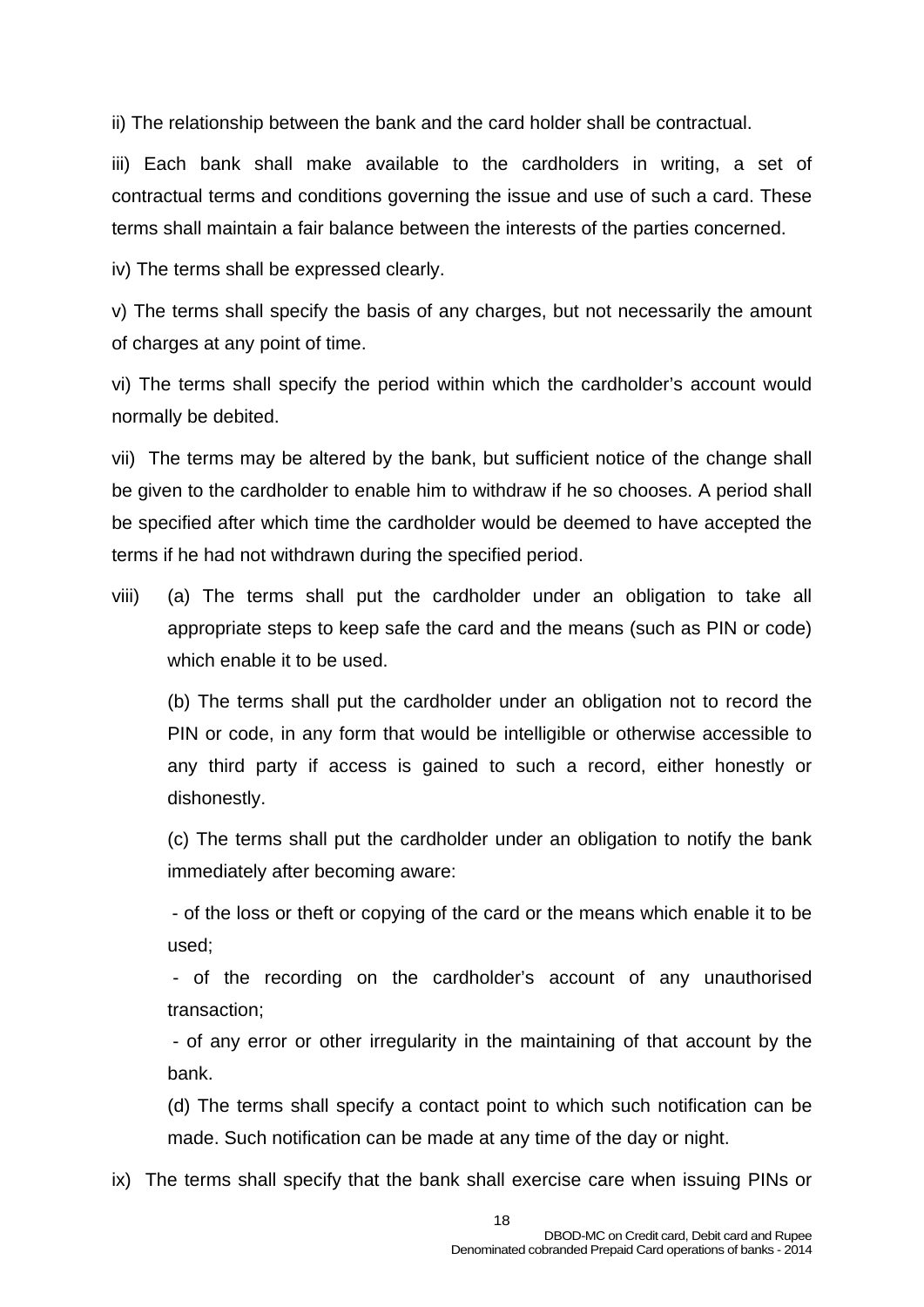codes and shall be under an obligation not to disclose the cardholder's PIN or code, except to the cardholders.

x) The terms shall specify that the bank shall be responsible for direct losses incurred by a cardholder due to a system malfunction directly within the bank's control. However, the bank shall not be held liable for any loss caused by a technical breakdown of the payment system if the breakdown of the system was recognizable for the cardholder by a message on the display of the device or otherwise known. The responsibility of the bank for the non-execution or defective execution of the transaction is limited to the principal sum and the loss of interest subject to the provisions of the law governing the terms.

#### **8 Cash withdrawals**

No cash transactions through the debit cards should be offered at the Point of Sale under any facility without prior authorization of Reserve Bank of India under Section 23 of the Banking Regulation Act, 1949

#### **9 Security and other aspects**

i) The bank shall ensure full security of the debit card. The security of the debit card shall be the responsibility of the bank and the losses incurred by any party on account of breach of security or failure of the security mechanism shall be borne by the bank.

ii) Banks shall keep for a sufficient period of time, internal records to enable operations to be traced and errors to be rectified (taking into account the law of limitation for the time barred cases).

iii) The cardholder shall be provided with a written record of the transaction after he has completed it, either immediately in the form of receipt or within a reasonable period of time in another form such as the customary bank statement.

iv) The cardholder shall bear the loss sustained up to the time of notification to the bank of any loss, theft or copying of the card but only up to a certain limit (of fixed amount or a percentage of the transaction agreed upon in advance between the cardholder and the bank), except where the cardholder acted fraudulently, knowingly or with extreme negligence.

v) Each bank shall provide means whereby his customers may at any time of the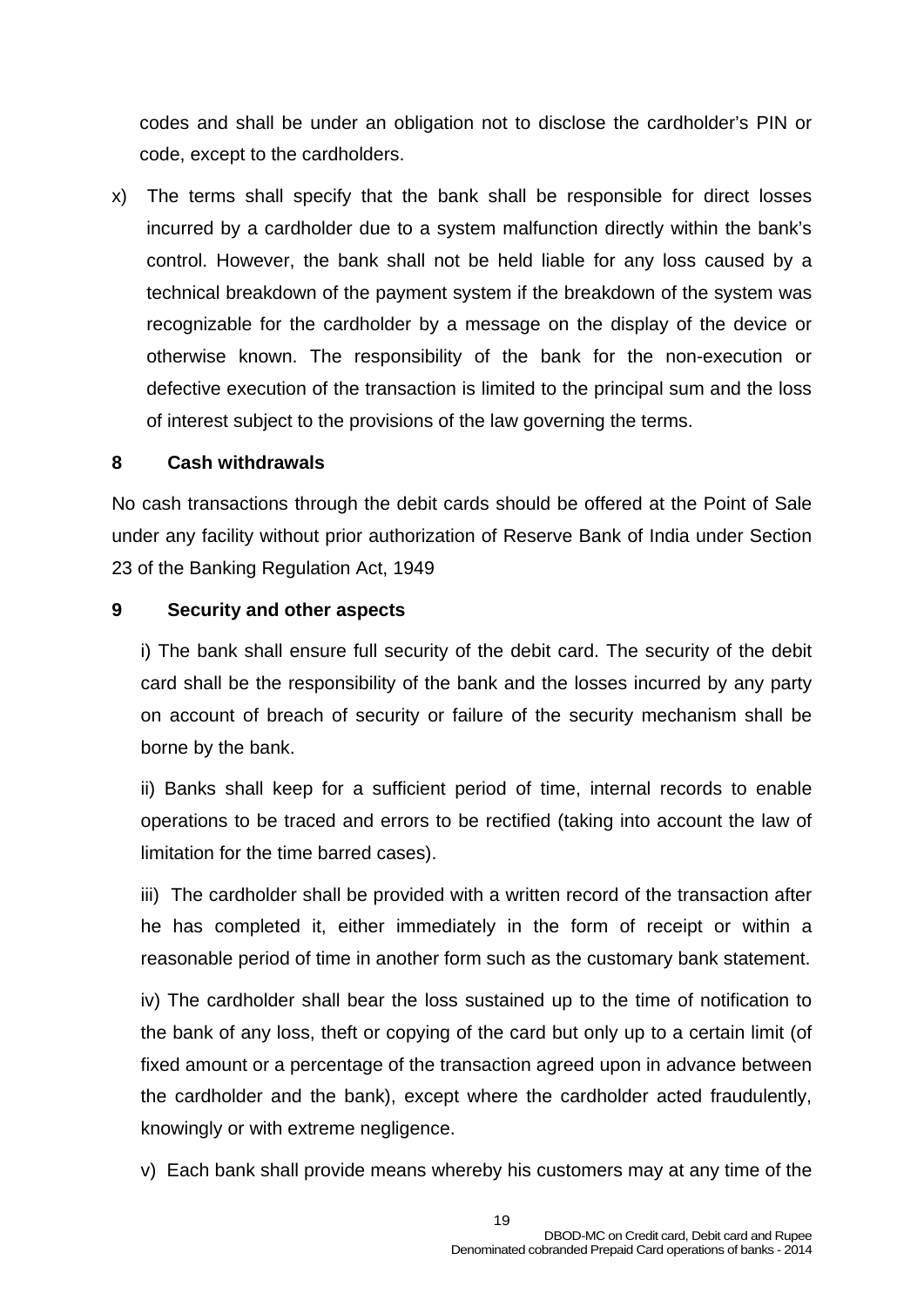day or night notify the loss, theft or copying of their payment devices.

vi) On receipt of notification of the loss, theft or copying of the card, the bank shall take all action open to it to stop any further use of the card.

vii) With a view to reducing the instances of misuse of lost/stolen cards, banks may consider issuing cards with photographs of the cardholder or any other advanced methods that may evolve from time to time.

## **10 Compliance with DPSS instructions**

The issue of debit cards as a payment mechanism would also be subject to relevant guidelines on cash withdrawal, issue of international debit card, security issues and risk mitigation measures, card-to-card fund transfers, merchant discount rates structure, failed ATM transactions, etc, issued by the Department of Payment and Settlement Systems under the Payment and Settlement Systems Act, 2007, as amended from time to time.

## **11 Issue of International Debit Card**

Issue of international debit cards will also be subject to directions issued under Foreign Exchange Management Act, 1999, as amended from time to time.

#### **12 Review of operations**

The banks should undertake review of their operations/issue of debit cards on halfyearly basis. The review may include, inter-alia, card usage analysis including cards not used for long durations due to their inherent risks.

#### **13 Reporting requirements**

The report on the operations of smart/debit cards issued by banks required to be submitted on a half yearly basis to the Department of Payment and Settlement Systems (DPSS) with a copy to the concerned Regional Office of Department of Banking Supervision in whose jurisdiction the Head Office of the bank is situated, as prescribed in paragraph 14.1 of the Master Circular on Para Banking Activities is discontinued with effect from December 12, 2012.

## **14 Redressal of grievances**

Banks may ensure to put in place an effective mechanism for redressal of customer complaints. The grievance redressal procedure of the bank and the time frame fixed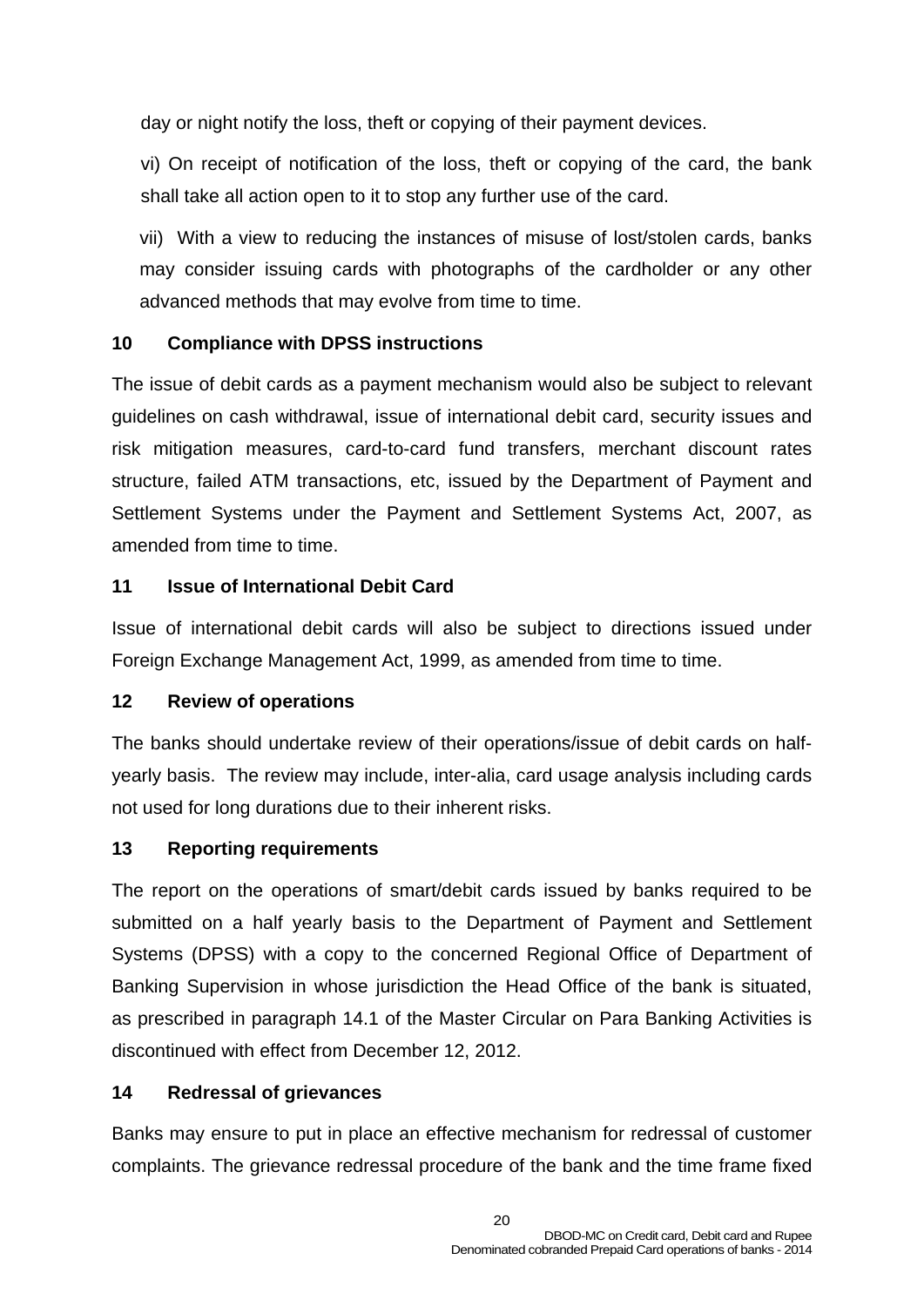for responding to the complaints should be placed on the bank's website. The name, designation, address and contact number of important executives as well as the Grievance Redressal Officer of the bank may be displayed on the website. There should be a system of acknowledging customers' complaints for follow up, such as complaint number / docket number, even if the complaints are received on phone. If a complainant does not get satisfactory response from the bank within a maximum period of thirty (30) days from the date of his lodging the complaint, he will have the option to approach the Office of the concerned Banking Ombudsman for redressal of his grievance/s. DPSS guidelines on timeframe for reconciliation of failed transactions at ATMs as amended from time to time should be complied with in this regard.

## **15 Co-branding arrangement**

Co-branded debit cards issued by banks will be subject to the following terms and conditions, in addition to the above:

## • **Board approved policy**

The co-branding arrangement should be as per the Board approved policy of the bank. The policy may specifically address issues pertaining to the various risks associated with such an arrangement including reputation risk and put in place suitable risk mitigation measures.

#### • **Due diligence**

Banks should carry out due diligence in respect of the non-banking entity with which they intend to enter into tie-up for issue of such cards to protect themselves against the reputation risk they are exposed to in such an arrangement. Banks may ensure that in cases where the proposed co-branding partner is a financial entity, it has obtained necessary approvals from its regulator for entering into the co-branding agreement.

#### • **Outsourcing of activities**

The card issuing bank would be liable for all acts of the co-branding partner. The bank may ensure adherence to the guidelines on "Managing Risks and Code of Conduct in outsourcing of financial services by banks" as contained in the [circular](http://www.rbi.org.in/scripts/NotificationUser.aspx?Id=3148&Mode=0)  [DBOD.No.BP.40/21.04.158/2006-07 dated November 3, 2006](http://www.rbi.org.in/scripts/NotificationUser.aspx?Id=3148&Mode=0), as amended from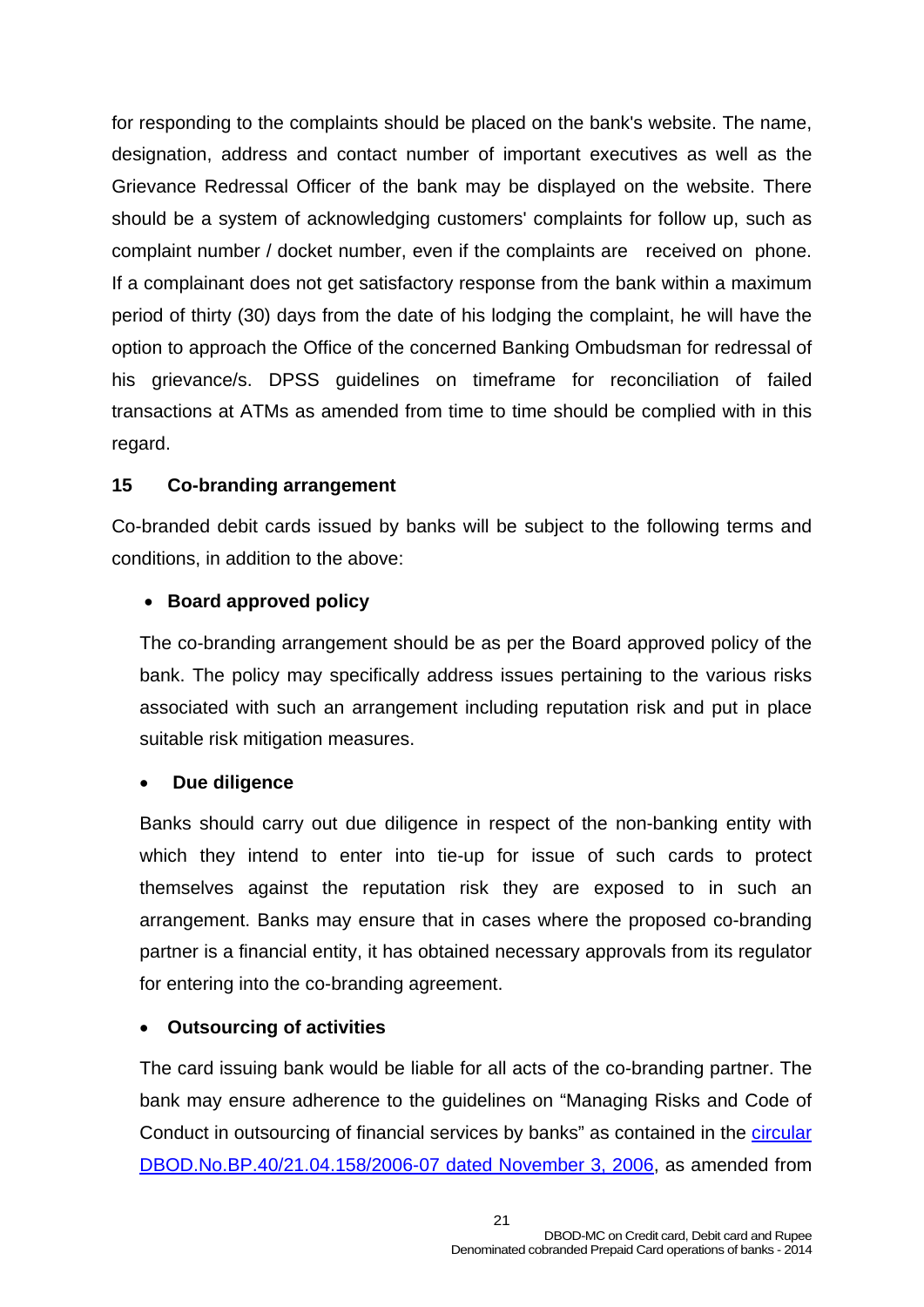time to time.

#### • **Role of non-bank entity**

The role of the non-bank entity under the tie-up arrangement should be limited to marketing/ distribution of the cards or providing access to the cardholder for the goods/services that are offered.

## • **Confidentiality of customer information**

The card issuing bank should not reveal any information relating to customers obtained at the time of opening the account or issuing the card and the cobranding non-banking entity should not be permitted to access any details of customer's accounts that may violate bank's secrecy obligations.

Banks, which were granted specific approvals for issue of co-branded debit cards in the past, were advised to ensure that the co-branding arrangement is in conformity with the instructions mentioned above. In case, the co-branding arrangement is between two banks, the card issuing bank may ensure compliance with the above conditions.

#### **16 Unsolicited Commercial Communication**

As stated in paragraph I 6.1(g), banks may ensure that they engage telemarketers who comply with directions/ regulations issued by the Telecom Regulatory Authority of India (TRAI) from time to time while adhering to guidelines issued on "Unsolicited Commercial Communications – National Customer Preference Register (NCPR)" as contained in the circular [DBOD.No.FSD.BC.30/24.01.001/2013-14](http://rbi.org.in/scripts/NotificationUser.aspx?Id=8235&Mode=0) dated July 15, 2013.

## **III Issuance of rupee denominated co-branded pre-paid cards**

#### **1 Introduction**

Banks were permitted to issue smart cards subject to the instructions contained in our circulars DBOD.No.FSC.BC.123/24.01.019/99-2000 dated November 12, 1999, [DBOD. No.FSC.BC.133/ 24.01.019/2000-01 dated June 18, 2001](http://www.rbi.org.in/scripts/NotificationUser.aspx?Id=413&Mode=0) and [DBOD.No.FSC.BC.88/24.01.019/2001-02 dated April 11, 2002.](http://rbi.org.in/scripts/NotificationUser.aspx?Id=624&Mode=0) While foreign currency denominated pre-paid cards, including co-branding arrangements, if any, can be issued subject to the guidelines issued under Foreign Exchange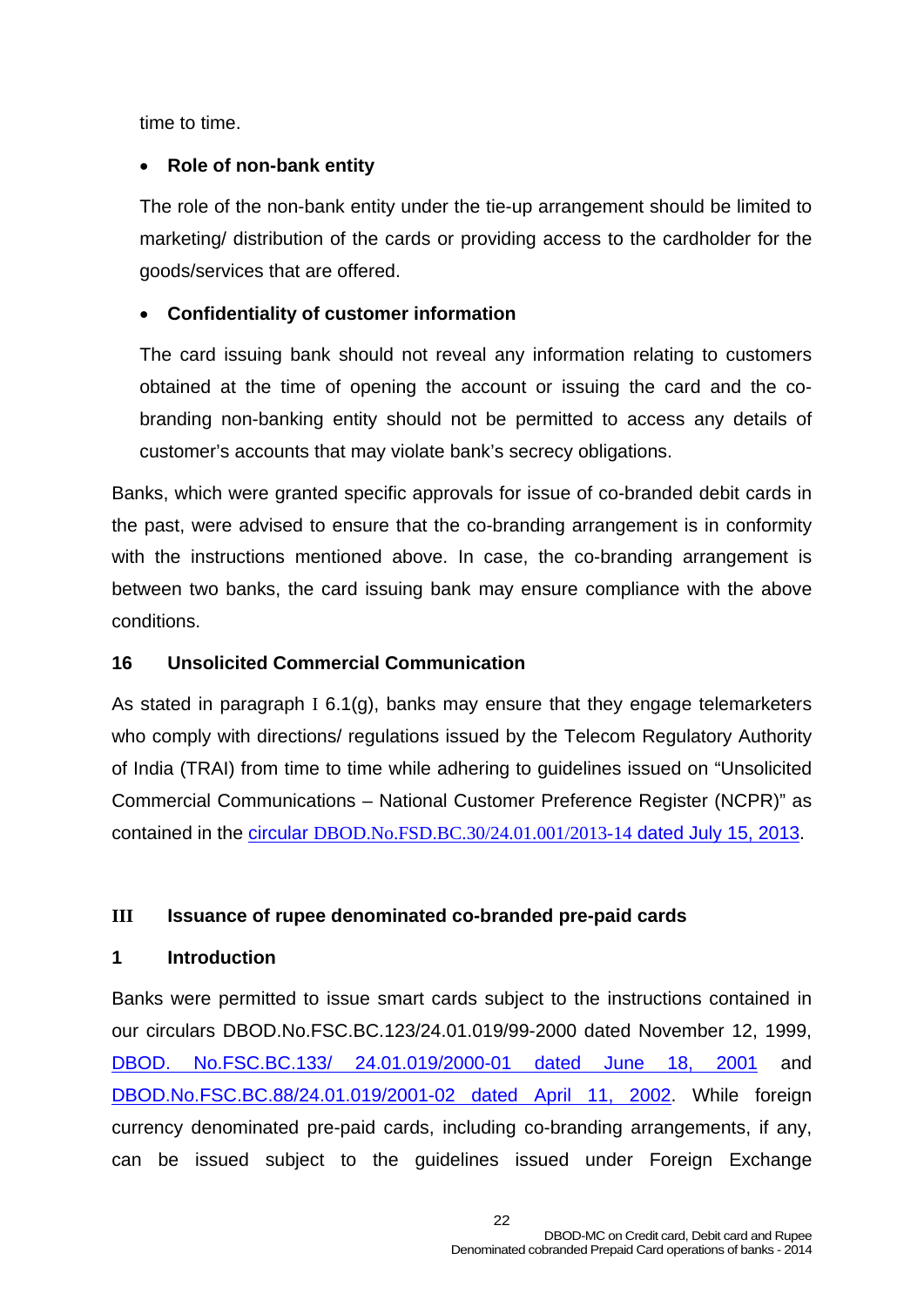Management Act, 1999, as amended from time to time, issue of rupee denominated pre-paid payment instruments is subject to the stipulations contained in the "Issuance and Operation of Pre-paid Payment Instruments in India-Consolidated Revised Policy Guidelines "issued under the Payment and Settlement Systems Act, 2007, vide [circular DPSS.CO.PD.No.2366/02.14.006/2013-14 dated May 13, 2014.](http://rbi.org.in/scripts/NotificationUser.aspx?Id=8876&Mode=0)

Accordingly, in supersession of the earlier guidelines on issue of smart cards, it was decided to grant general permission to banks to issue rupee denominated cobranded pre-paid cards in India, subject to the following terms and conditions:

## **2 Board approved policy**

The co-branding arrangement should be as per the Board approved policy of the bank. The policy may specifically address issues pertaining to the various risks associated with such an arrangement including reputation risk and put in place suitable risk mitigation measures.

#### **3 Due diligence**

Banks should carry out due diligence in respect of the non-banking entity with which they intend to enter into tie-up for issue of such cards to protect themselves against the reputation risk they are exposed to in such an arrangement. In case of proposed tie up with a financial entity, they may ensure that the entity has the approval of its regulator before entering into such arrangement.

#### **4 Outsourcing of activities**

The card issuing bank would be liable for all acts of the co-branding partner. The bank may ensure adherence to the guidelines on "Managing Risks and Code of Conduct in outsourcing of financial services by banks" as contained in the *circular* [DBOD.No.BP.40/21.04.158/2006-07 dated November 3, 2006,](http://www.rbi.org.in/scripts/NotificationUser.aspx?Id=3148&Mode=0) as amended from time to time.

#### **5 Role of non-bank entity**

The role of the non-bank entity under the tie-up arrangement should be limited to marketing/ distribution of the cards or providing access to the cardholder for the goods/services that are offered.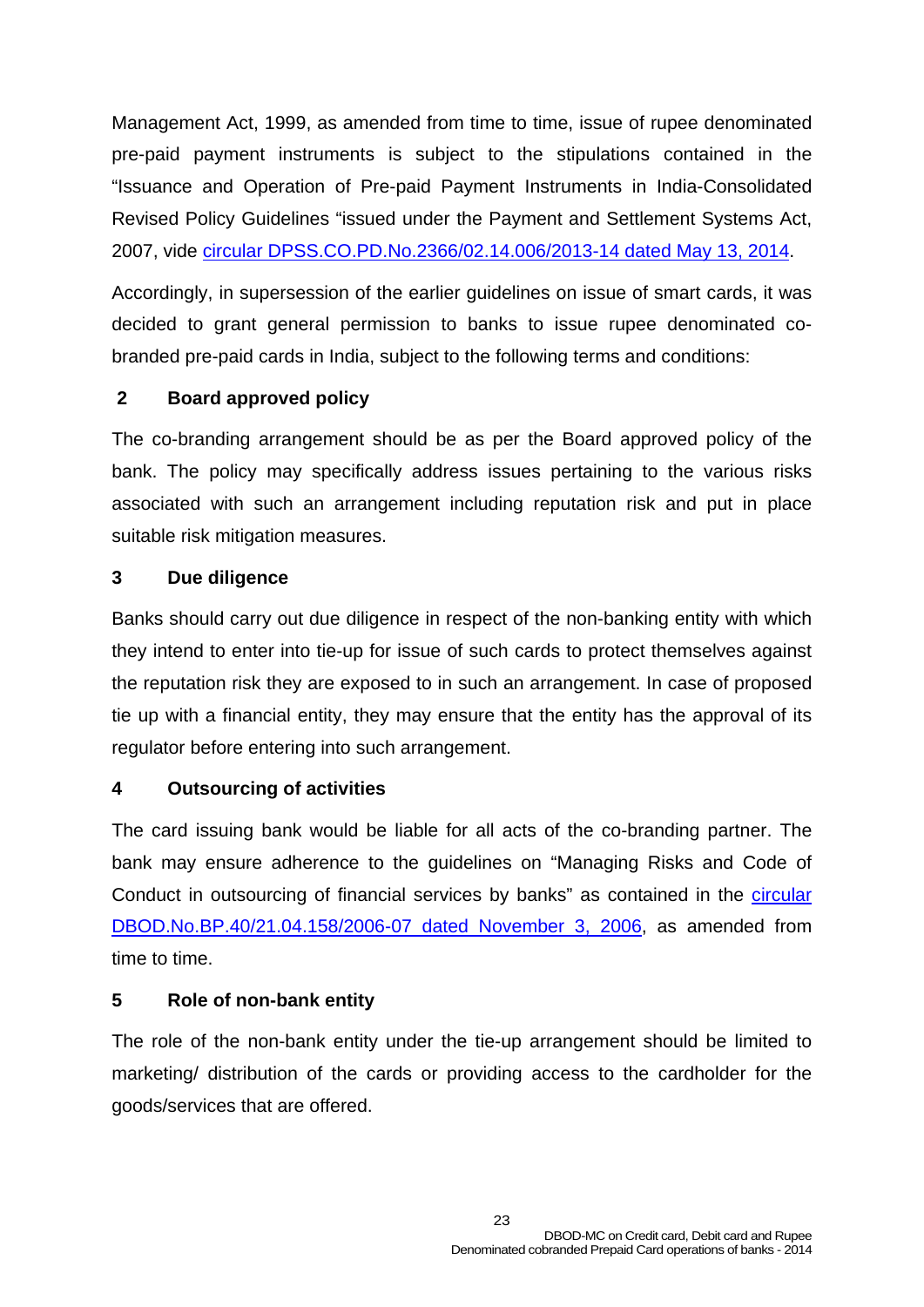# **6 Compliance with Know Your Customer (KYC) Norms / Anti-Money Laundering (AML) Standards / Combating of Financing of Terrorism (CFT) / Obligation of banks under PMLA, 2002**

The instructions/ guidelines on KYC/AML/ CFT applicable to banks, issued by RBI from time to time, should be adhered to, in respect of all cards issued under the cobranding arrangement.

## **7 Confidentiality of customer information**

The card issuing bank should not reveal any information relating to customers obtained at the time of opening the account or issuing the card and the co-branding non-banking entity should not be permitted to access any details of customer's accounts that may violate bank's secrecy obligations.

#### **8 Payment of interest**

No interest may be paid on the balances transferred to pre-paid payment cards.

# **9 Compliance with DPSS Guidelines on Issue and Operation of pre-paid instruments in India**

The arrangement will be subject to adherence/ compliance with instructions issued by DPSS from time to time on issue and operation of pre-paid instruments, which includes pre-paid cards, in India.

Banks, which were granted specific approvals for issue of rupee denominated cobranded pre-paid cards in the past, are advised to ensure that the co-branding arrangement is in conformity with the instructions mentioned above. In case, the cobranding arrangement is between two banks, the card issuing bank may ensure compliance with the above conditions.

## **10 Unsolicited Commercial Communication**

As stated in paragraph I 6.1(g), banks may ensure that they engage telemarketers who comply with directions/ regulations issued by the Telecom Regulatory Authority of India (TRAI) from time to time while adhering to guidelines issued on "Unsolicited Commercial Communications – National Customer Preference Register (NCPR)" as contained in the [circular DBOD.No.FSD.BC.30/24.01.001/2013-14 dated July 15,](http://rbi.org.in/scripts/NotificationUser.aspx?Id=8235&Mode=0) [2013.](http://rbi.org.in/scripts/NotificationUser.aspx?Id=8235&Mode=0)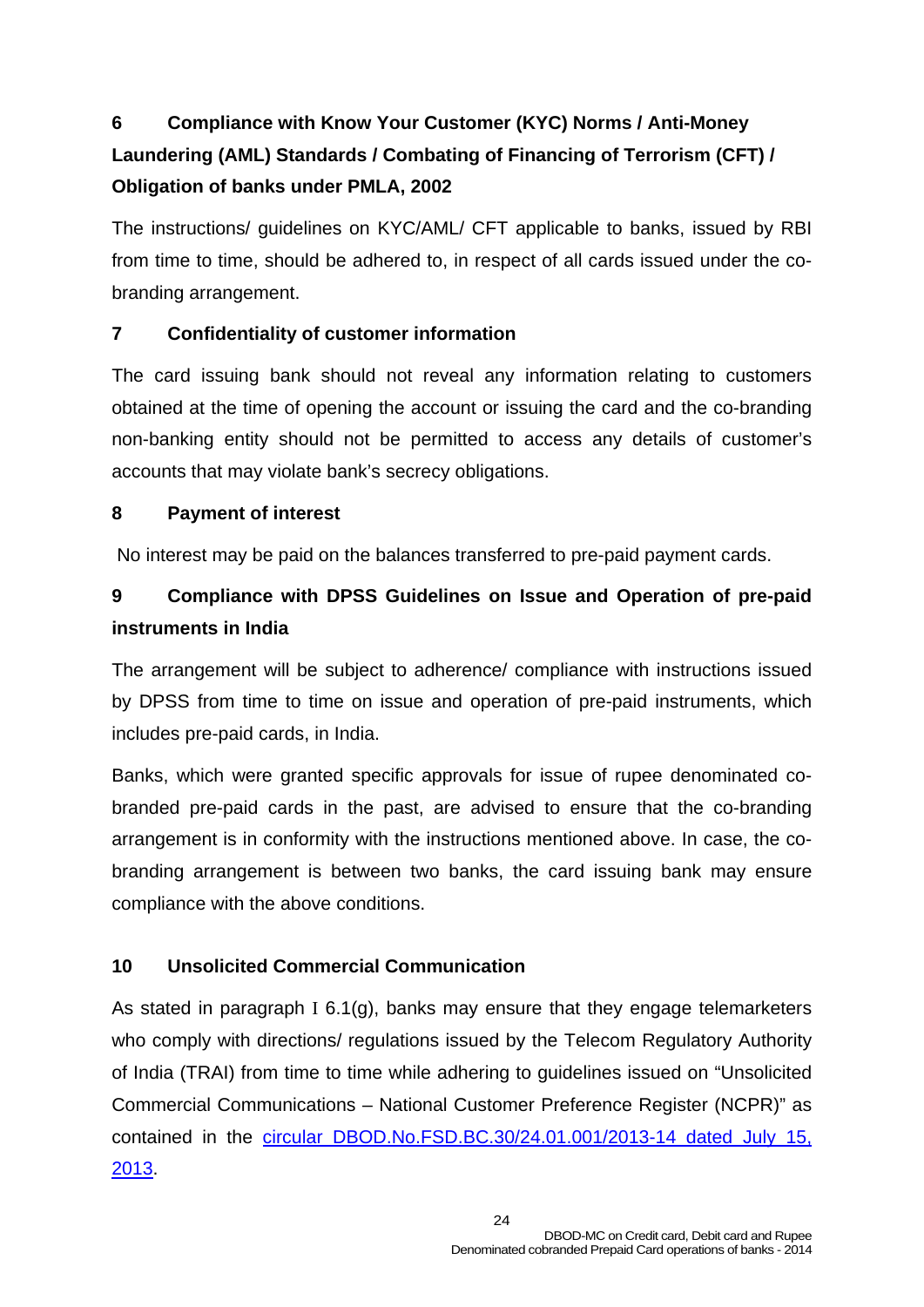## **ANNEX**

## **1. Most Important Terms and Conditions (MITCs)**

#### **(a) Fees and Charges**

- i) Joining fees for primary card holder and for add-on card holder
- ii) Annual membership fees for primary and add-on card holder
- iii) Cash advance fee
- iv) Service charges levied for certain transactions
- *v)* Interest free (grace) period *illustrated with examples*
- vi) Finance charges for both revolving credit and cash advances
- vii) Overdue interest charges to be given on monthly & annualised basis
- viii) Charges in case of default

#### **(b) Drawal limits**

- i) Credit limit
- ii) Available credit limit
- iii) Cash withdrawal limit

#### **(c) Billing**

- i) Billing statements—periodicity and mode of sending
- ii) Minimum amount payable
- iii) Method of payment
- iv) Billing disputes resolution
- v) Contact particulars of 24 hour call centers of card issuer
- vi) Grievances redressal escalation—contact particulars of officers to be contacted
- vii) Complete postal address of card issuing bank
- viii) Toll free number for customer care services

#### **(d) Default and circumstances**

- i) Procedure including notice period for reporting a card holder as defaulter
- ii) Procedure for withdrawal of default report and the period within which the default report would be withdrawn after settlement of dues
- iii) Recovery procedure in case of default
- iv) Recovery of dues in case of death/ permanent incapacitance of cardholder
- v) Available insurance cover for card holder and date of activation of policy

#### **(e) Termination / revocation of card membership**

- i) Procedure for surrender of card by card holder due notice
- **(f) Loss/theft/misuse of card**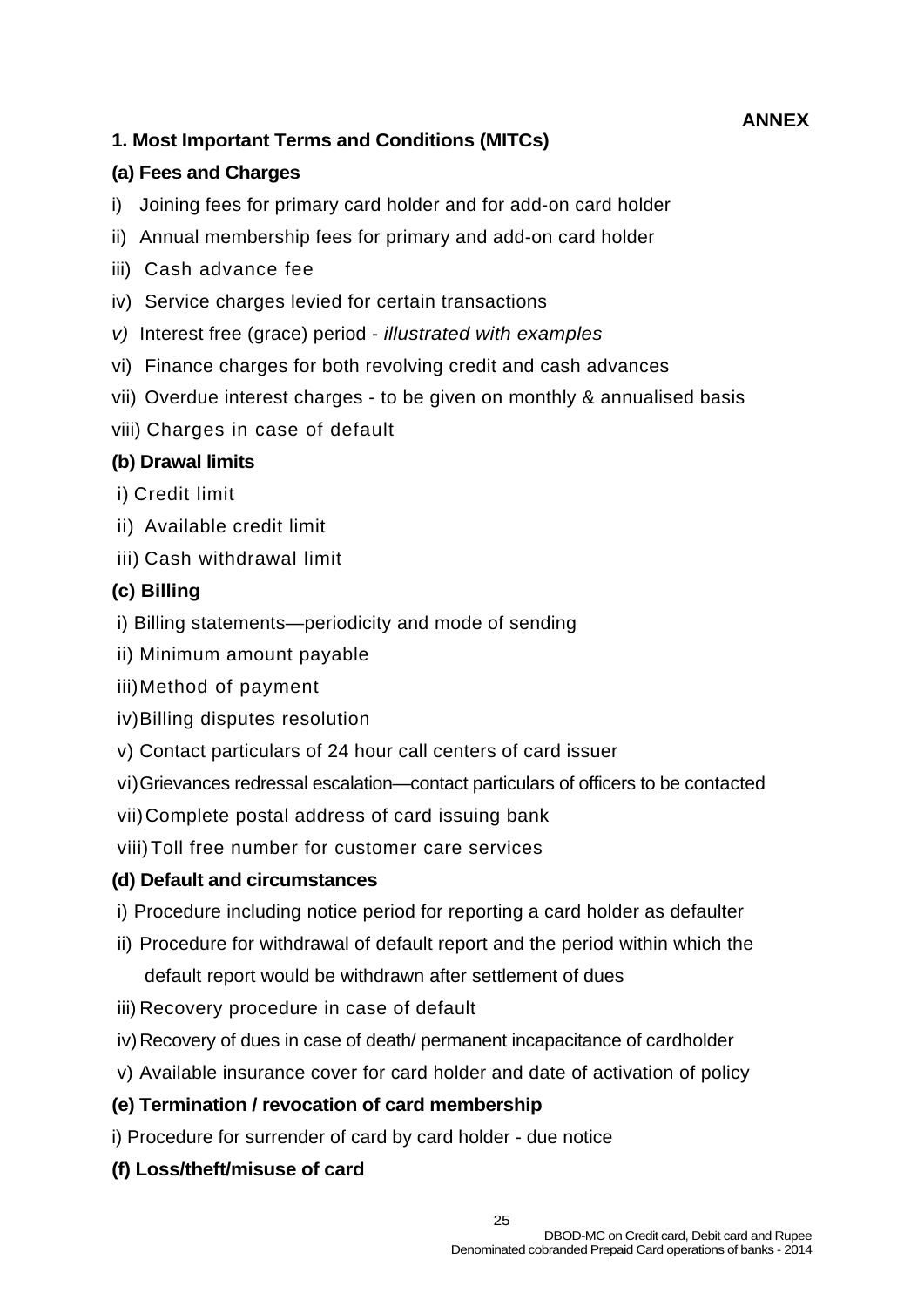- i) Procedure to be followed in case of loss/ theft/ misuse of card-mode of intimation to card issuer
- ii) Liability of card holder in case of (i) above

## **(g) Disclosure**

Type of information relating to card holder to be disclosed with and without approval of card holder

## **2. Disclosure of MITCs - Items to be disclosed in stages:**

- i) During marketing Item no: a
- ii) At application Item nos: all items from a to g
- iii) Welcome Kit Item nos: all items from a to g
- iv) On billing Item nos: a, b and c,
- v) On an ongoing basis, any change of the terms and conditions

## **Note :**

**(i) The font size of MITC should be minimum Arial-12** 

**(ii) The normal terms and conditions communicated by the card issuer to the card holder at different stages will continue as hitherto.**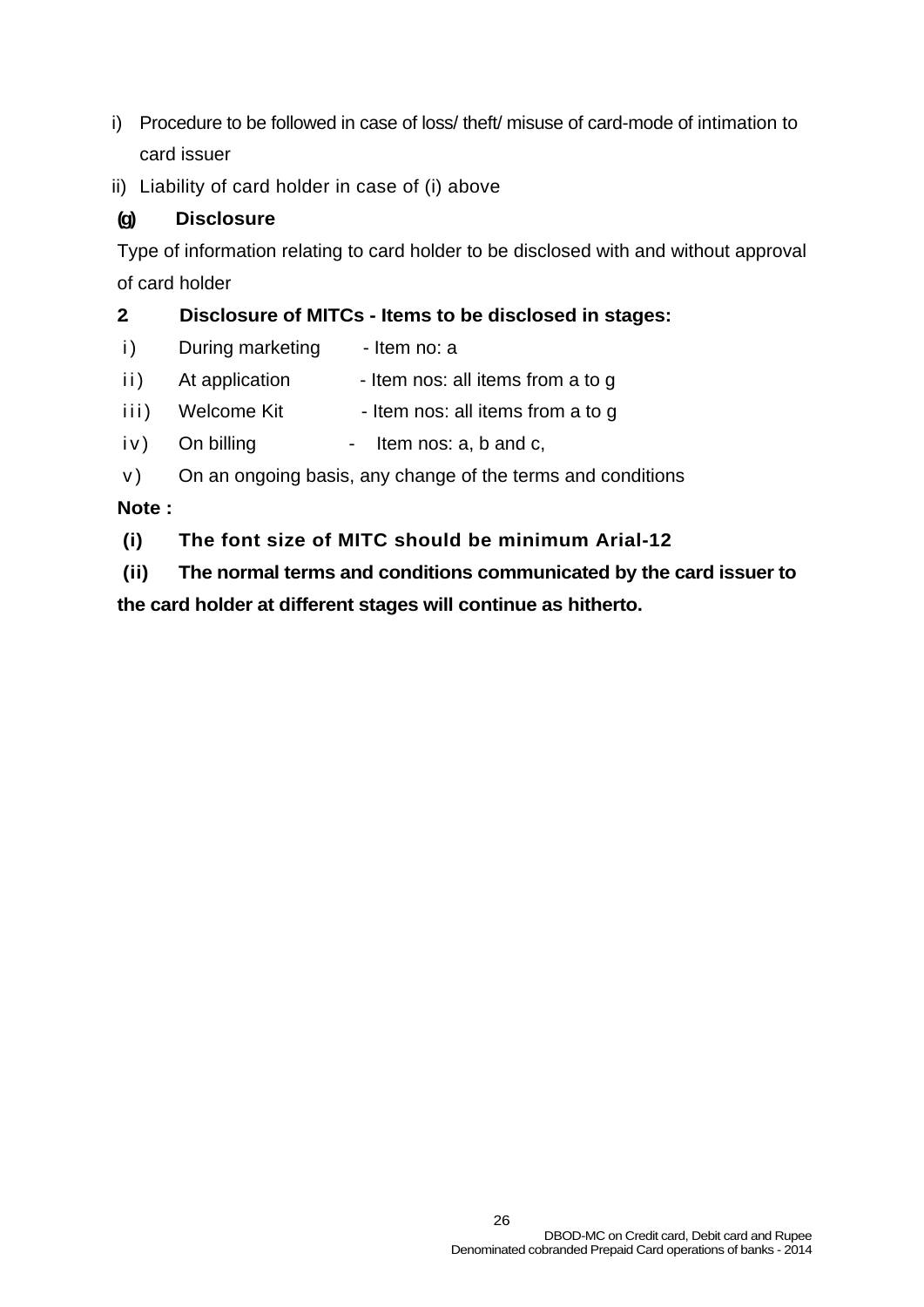#### **APPENDIX**

## **List of Circulars consolidated by the Master Circular**

| No. | <b>Circular No.</b>                         | <b>Date</b>           | <b>Subject</b>                                                                                                                    |
|-----|---------------------------------------------|-----------------------|-----------------------------------------------------------------------------------------------------------------------------------|
| 1.  | DBOD.No.FSD.BC.30/24.01.001/201<br>$3 - 14$ | Jul 15, 2013          | <b>Unsolicited Commercial</b><br>Communications - National<br><b>Customer Preference Register</b><br>(NCPR)                       |
| 2.  | DPSS(CO)PD.No.1462/02.14.003/<br>2012-13    | February 28,<br>2013  | Security and risk mitigation<br>measures for electronic payment<br>transactions                                                   |
| 3.  | DBOD.No.FSD.BC.67/24.01.019/<br>2012-13     | December<br>12, 2012  | Issuance of rupee denominated co-<br>branded pre-paid cards                                                                       |
| 4.  | DBOD.No.FSD.BC.66/24.01.019/<br>2012-13     | December<br>12, 2012  | Guidelines for issue of debit cards<br>by banks                                                                                   |
| 5.  | DPSS.PD.CO.No.223/02.14.003/2011<br>$-2012$ | August 04,<br>2011    | Security Issues and Risk<br>Mitigation Measures related to<br>Card Not Present (CNP)<br><b>Transactions</b>                       |
| 6.  | DPSS.CO.PD.2224/02.14.003/2010-<br>11       | March 29,<br>2011     | Security Issues and Risk<br><b>Mitigation Measures - Online</b><br>Alerts to the Cardholder for<br>Usage of Credit / Debit Cards. |
| 7.  | DPSS.CO.No.1503/02.14.003/2010-<br>11       | December<br>31, 2010  | Security Issues and Risk<br>Mitigation Measures related to<br><b>Card Not Present Transactions</b>                                |
| 8.  | DBOD.FSD.BC.No.25/24.01.011/<br>2010-11     | July 9, 2010          | <b>Credit Card Operations of Banks</b>                                                                                            |
| 9.  | DPSS.No.1501/02.14.003/2008-2009            | February 18,<br>2009  | Credit/ Debit Card Transactions -<br>Security Issues and Risk<br><b>Mitigation Measures</b>                                       |
|     | 10. DBOD.No.FSD.BC.45/24.01.011/<br>2008-09 | September<br>17, 2008 | <b>Unsolicited Commercial</b><br>Communications -<br><b>National Do Not Call</b><br>(NDNC) Registry                               |